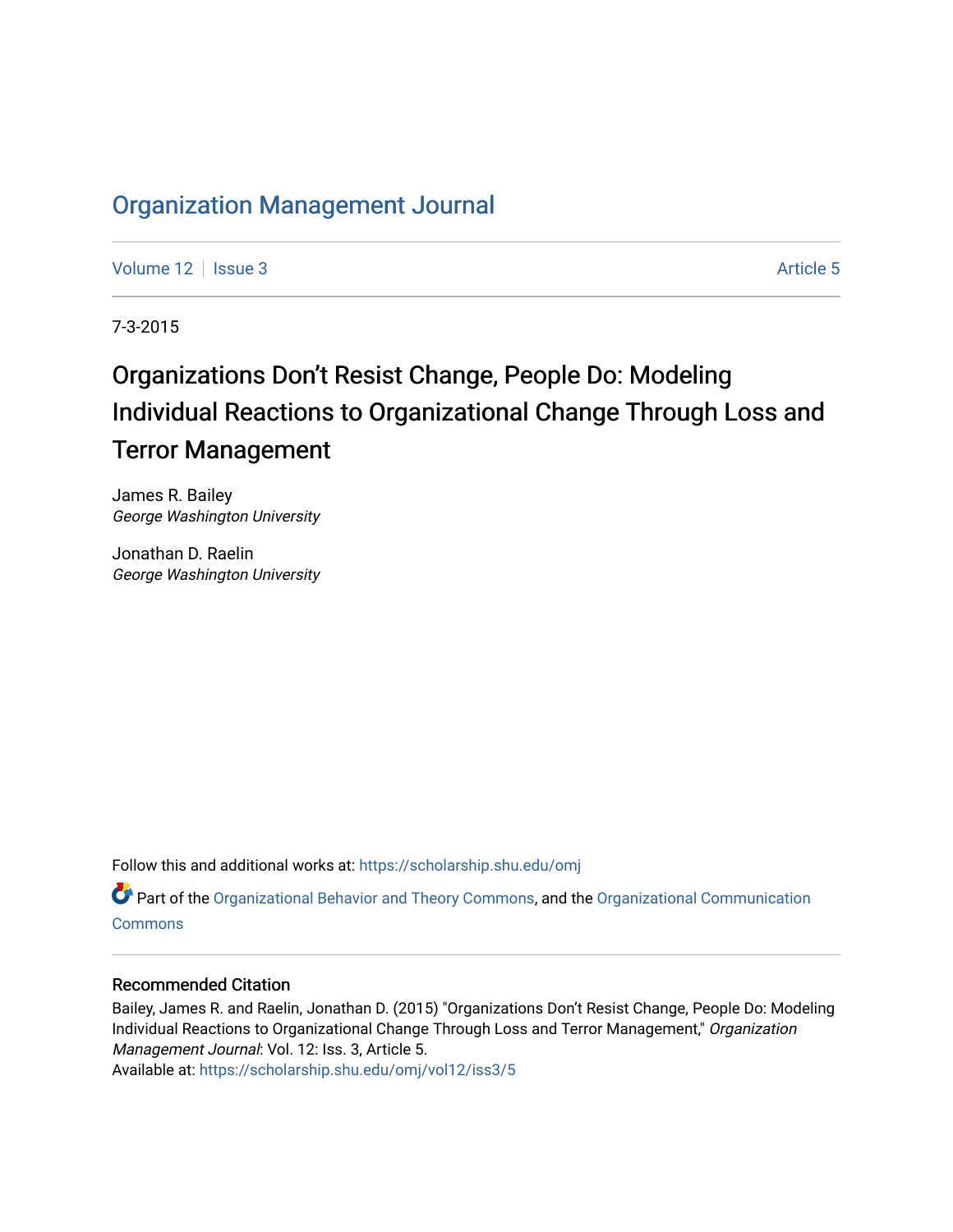# **EMERGING CONCEPTUAL SCHOLARSHIP**

# **Organizations Don't Resist Change, People Do: Modeling Individual Reactions to Organizational Change Through Loss and Terror Management**

# **James R. Bailey and Jonathan D. Raelin**

*School of Business, George Washington University, Washington, DC, USA*

**This article has three premises that stand in contrast to emphases found in contemporary organizational change research. First, examination of resistance must start with the individual. Organizations don't resist change, people do. Second, people react not to the change per se, but to the loss it represents. Third, loss engenders a deeply rooted peril response that is largely emotional in nature. To support these premises, we apply Terror Management Theory to locate resistance in existential buffers: emotional defense mechanisms that prevent awareness of loss and allow participation in a larger meaningful system. We argue that the buffers threatened during organizational change are consistency, standards***/***justice, and culture. These in turn negatively impact the individual capabilities of sensemaking, competency, and identity. A theoretical model is erected that integrates buffers and capabilities with different levels, or types, of organizational change. Modeling multilayered affective, cognitive, and behavioral forces is necessary to unravel successful change initiatives.** *Organization Management Journal***, 12: 125–138, 2015. doi: 10.1080/15416518.2015.1039637**

Change is a fundamental human experience, and as such it provokes fundamental human reactions. Change—be it good or bad, wished for or imposed—represents loss. Loss is an unconditioned response to the predictable becoming unpredictable and to the known becoming unknown. This terrifying threat triggers atavist emotions that activate complex and interwoven cognitive and behavioral dynamics that are the source of individual resistance to change and the key to productively managing it.

This stream of reasoning brings into sharp relief that the research and practice of organizational change adhere to the following axioms. First, any examination of resistance to change must start with the individual. Organizations don't resist change, people do. Second, people react not to the change per se, but to the loss that change represents. Third, loss engenders a deeply rooted peril response that is largely emotional in nature. And fourth, mapping multilayered affective, cognitive, and behavioral forces is necessary to unravel successful change initiatives.

A brief review of influential, contemporary research into organizational change more formally enunciates the matters at hand.

Armenakis and Bedeian [\(1999\)](#page-12-0) and Self, Armenakis, and Schraeder [\(2007\)](#page-13-0) expand the organizing framework of Van de Ven and Poole [\(1995\)](#page-14-0), arranging the change literature into three categories: content, context, and process. Content theories, including those by Ginsburg and Buchholtz [\(1990\)](#page-12-1) and Kabanoff, Waldersee, and Cohen [\(1995\)](#page-13-1), address which aspects are to be changed. Context theories address the environmental factors surrounding or triggering change, exemplified by Johnson-Cramer, Cross, and Yan [\(2003\)](#page-13-2) and Greenwood and Hinings [\(1996\)](#page-13-3). Process theories, seen in the work of George and Jones [\(2001\)](#page-12-2) and Isabella [\(1990\)](#page-13-4), address how change unfolds or should be executed. Huy [\(2001\)](#page-13-5) further divides content into tangible (structure and work processes) and intangible (beliefs and social relationships) factors, and process into episodic (punctuated and radical) and continuous (gradual and ongoing) time frames.

Despite the magnitude of scholarly contributions, three concerns about contemporary organizational change research persist. First, examinations have favored macro explanatory structures that diminish the role of the individual (Eby, Adams, Russell, & Gaby, [2000;](#page-12-3) George & Jones, [2001\)](#page-12-2). Second, change research has been dominated by rationalistic modeling at the expense of emotional processes (Caldwell, [2005\)](#page-12-4).

Third, although distinctions such as content, context, and process are useful, change tends to span categorical frameworks, as opposed to fitting neatly into a single category (Rousseau, 1985).



Address correspondence to James R. Bailey, School of Business, George Washington University, 2201 G St., NW, Washington, DC 20052, USA. E-mail: [jbailey@gwu.edu](mailto:jbailey@gwu.edu)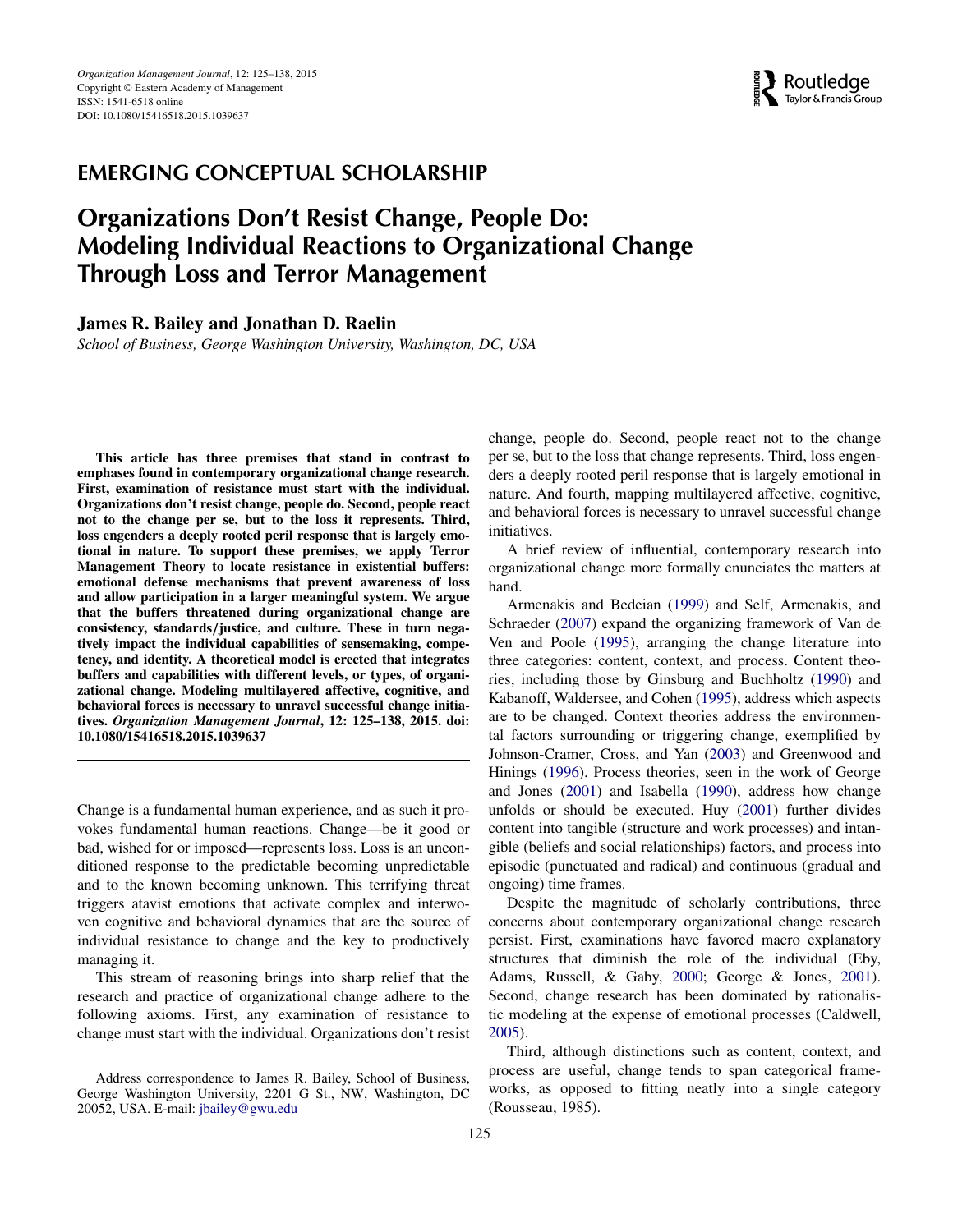This article addresses these issues by advancing an integrated model of individual reactions to organizational change spanning macro, meso, and micro levels of analysis, similar to that studied by Shin, Taylor, and Seo [\(2012\)](#page-13-6) and described by Vakola [\(2013\)](#page-14-1). But it goes beyond them by examining mixed effects to refract the inherent complexity of how change reverberates between employees and organizations (Klein, Dansereau, & Hall, [1994\)](#page-13-7), and because it is rooted in the proposition that individuals react not so much to the change but to the loss it represents, and the adjustment it necessitates (Chreim, [2002\)](#page-12-5). Herein, loss is conceptualized as encompassing both the cognitive uncertainty and the emotional anxiety brought about by organizational change.

But what is lost? Borrowing from Terror Management Theory (TM), we argue that the existential buffers that allow individuals to emotionally and cognitively adapt to their surroundings are compromised by change. A tripartite theoretical model is derived, depicting change's content as operational, performance measurement, or beliefs*/*values. Content determines the firm–employee context by entailing the potential loss of the existential buffers of consistency, standards*/*justice, and culture. Context triggers the adjustment process by which employees insulate their sensemaking, competency, and identity capabilities from threats. This model provides theoretical value by proposing a multilevel framework that places the individual at the core, acknowledging the powerful cognitive and emotional role of loss, and advancing the work of Grant and Wade-Benzoni [\(2009\)](#page-12-6) by relating Terror Management Theory to change. Practically, this model facilitates managers' comprehension and anticipation of individual resistance to organizational change.

The genesis of this article lies in the simple realization that change can be scary. Our approach to researching this started there. Terror Management Theory was the obvious candidate to start with. Once deciphered, the concept of loss emerged, which bridged the literature between TM and individual resistance to change. The examination of the threats that change poses required plotting those threats against different types of change, which naturally led to the existing scholarship on levels of change. From there, we drew on traditional behavioral and structuralism literature, as well as alternative schools of thought such as post-modernism and psychoanalysis, to craft an overarching integrative model.

#### **LOSS AND RESISTANCE TO CHANGE**

There are numerous variations to the word *loss*, but the common theme among them, and the definition used herein, is that loss is the cognitive and affective experience brought about when something once possessed is removed. Cognitively, loss arises from circumstantial uncertainty. Uncertainty is unavoidable during change because new circumstances cannot be perfectly known, engendering ambiguity (Chreim, [2002\)](#page-12-5). Uncertainty is accompanied by an emotional reaction, typically defined as anxiety (Raghunathan & Pham, [1999\)](#page-13-8), the symptoms of which can include tension, restlessness, apprehension, and irritability (Zell, [2003\)](#page-14-2). Loss is an especially useful concept by which to map employee reactions to organizational change, as it encompasses two central individual variables present during change: uncertainty (Piderit, [2000\)](#page-13-9)—a cognitive state of unpredictability or indefiniteness—and anxiety (Isabella, [1990\)](#page-13-4)—an affective reaction to uncertainty. Change, by definition, entails loss. We additionally equate how actual and potential losses are processed, as the latter is sufficient to generate the cognitive and affective reactions that constitute the former (Wolfram Cox, [1997\)](#page-14-3).

Directly or not, change research often evokes the concept of loss. Grady and Grady [\(2013\)](#page-12-7) linked organizational loss of effectiveness (LOE) with Bowlby's Attachment Theory. George and Jones [\(2001\)](#page-12-2) rely on "discrepancies" between internal processes and external environments when introducing change. Discrepancies can be understood as cognitive and affective manifestations of loss in the way work is executed or evaluated: differences between what was and what is or is to be. Similarly, Ginsburg and Buchholz [\(1990\)](#page-12-1) argue that inertia is caused by routines, organizational structures, and relations. Loss is central to their model, given the assumption that individuals strive to avoid abandoning that which they believe provides personal and organizational certainty and thus advantages. Numerous studies imply loss as a source of resistance to change, including loss of the following: control (Eby et al., [2000\)](#page-12-3), effectiveness (Ford & Ford, [1994\)](#page-12-8), job security (Ford, Ford, & McNamara, [2002\)](#page-12-9), potential opportunities (Johnson-Cramer et al., [2003\)](#page-13-2), power (Bies, Tripp, & Kramer, [1997\)](#page-12-10), resources (King & Anderson, [1995\)](#page-13-10), routines (Ford et al., [2002\)](#page-12-9), and status (Bovey & Hede, [2001\)](#page-12-11). Rather than build a model around variables lost in change, we build a model around loss itself.

Not surprisingly, research often portrays loss as a negative phenomenon. Concepts as serious as grief, bereavement, and mourning have been employed to describe individual reactions to change (Wolfram Cox, [1997\)](#page-14-3). Driver [\(2009\)](#page-12-12) tracks loss themes during organizational change scenarios, even citing the notions of trauma and tragedy experienced by employees. Yet change does not necessarily need to be negative to bring about loss. Our definition of loss is not evaluative; it rather acknowledges that any change, regardless of its severity or nature, can be accompanied by loss. Change as dramatic and negative as a layoff (i.e., removal of livelihood and*/*or identity) or as expected and welcome as a promotion (i.e., removal of routines and*/*or social interactions) creates loss, and thus can generate cognitive uncertainty and emotional anxiety. Wolfram Cox [\(1997\)](#page-14-3) support this notion by presenting "loss as relief" and "loss as release," in which loss liberates employees from past obligations that burden them (p. 634). Also corresponding to positive loss, Driver [\(2009\)](#page-12-12) presents loss as an "epic" in which employees, over time, can benefit and become more satisfied (p. 362).

That loss accompanies positive change is supported by concepts such as positive organizational change and readiness for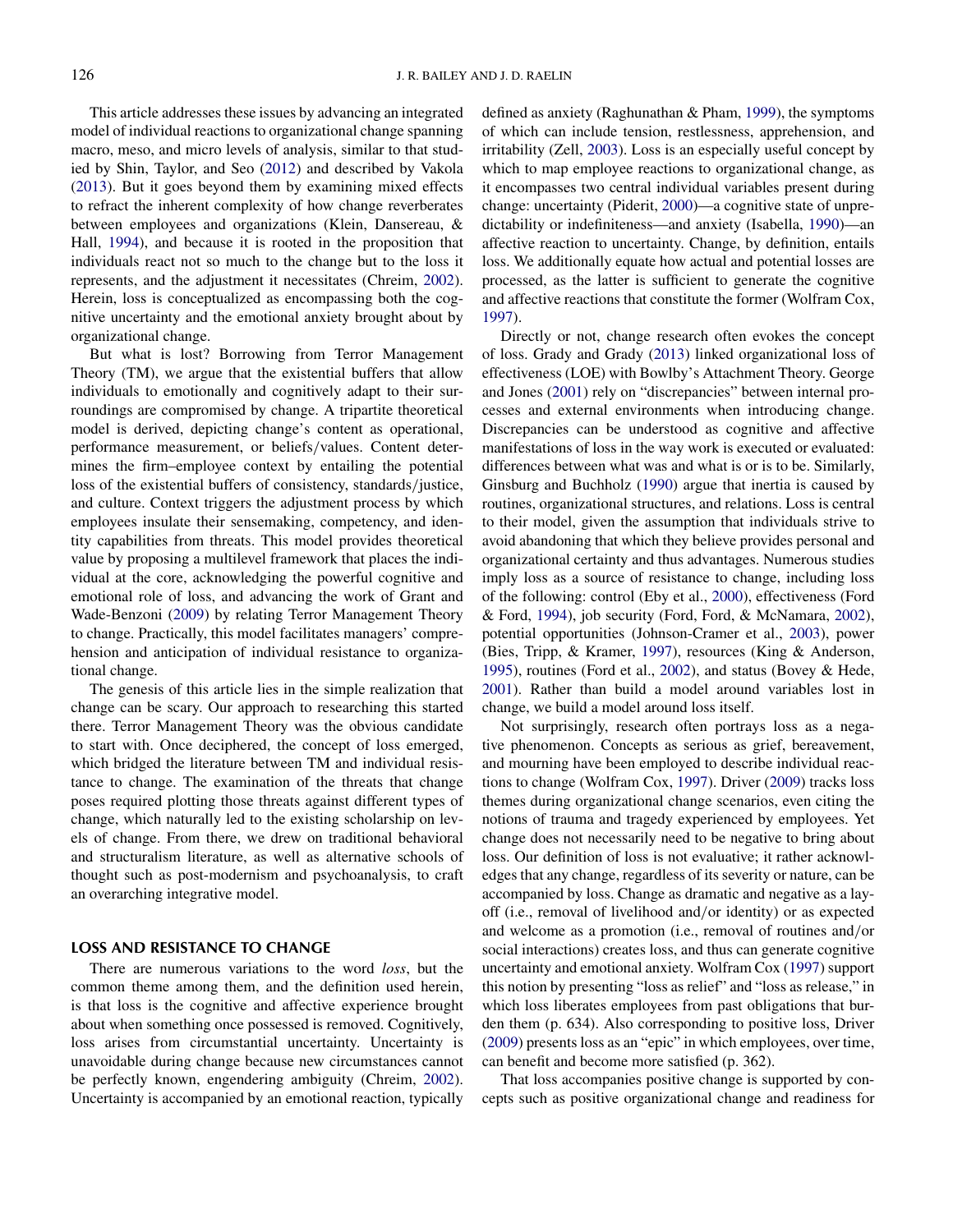change, where facilitation involves optimistically positioning loss to cultivate supportive attitudes. These processes reframe loss, as opposed to denying it (Piderit, [2000\)](#page-13-9). Similarly, an attraction-based view of change known as trialectics (Ford & Ford, [1994\)](#page-12-8) holds that people are drawn to changes where loss is perceived as positive. In these situations, Kovoor-Misra [\(2009\)](#page-13-11) argues individuals might focus on "who I could be," creating readiness (Vakola, [2013\)](#page-14-1). The result is change through replacement or synthesis and acknowledges that loss has the potential to lead to something better.

Piderit [\(2000\)](#page-13-9) builds on the notion that loss can simultaneously be perceived as positive and negative, resulting in a state of ambivalence, which arises from internal uncertainty, to trigger anxiety. For example, when employees cognitively know that a change is positive, they can still emotionally feel that they are losing something (Piderit, [2000\)](#page-13-9). Driver [\(2009\)](#page-12-12) argues that ambivalence exists because even positive change sacrifices the familiar, an event typically seen as negative. Cutcher [\(2009\)](#page-12-13) asserts that challenges to individuals' "traditions" can evoke negative feelings. The long-anticipated promotion, thus, can contain elements of positive loss (e.g., no longer being a subordinate) and negative loss (e.g., no longer working with valued colleagues), generating acceptance or resistance, depending on overall perception (Cutcher, [2009\)](#page-12-13). People interpret change based on past experiences or perceptions, and either come to terms with ambivalence or resist it (Randall & Procter, [2008\)](#page-13-12).

Loss is the actual or potential removal of something once possessed, whether positive or negative. That real or anticipated loss is fundamental to change appears valid, but what, exactly, does one stand to lose? What is removed?

The following addresses this question through the theoretically developed and empirically validated literature on Terror Management Theory (Grant & Wade-Benzoni, [2009\)](#page-12-6), which portrays the existential human conflict between life and the inevitability of death. Terror Management Theory argues that people are motivated to resolve this terrifying circumstance through participation in reassuring patterns and societally endorsed conventions. It proposes that compromising these can result in the loss of conscious and unconscious defense mechanisms that allow one to fully engage in a meaningful and enduring world.

We contend that Terror Management Theory enhances the organizational change literature by going beyond acknowledging why loss is so debilitating. We erect a grounded theoretical structure that pinpoints individual work capabilities that are threatened by different types of organizational change.

#### **THE TERROR MANAGEMENT STRUCTURE**

Terror Management Theory (TM) holds that managing terror is a uniquely human problem, as we are sophisticated enough to be cognizant of our own frailty, but not so much so as to escape it. This awareness clashes with humanity's inborn desire to survive (Greenberg, Pyszczynski, Solomon, Simon, & Breus,

[1994\)](#page-13-13). According to TM, when humans recognize their own lack of control in an uncertain world (a cognitive process), the loss that becomes salient is of life itself, which is terrifying (an emotional reaction; Landau et al., [2004\)](#page-13-14).

Like all theories, TM is derivative of former work, particularly that of Becker's famous 1973 book *The Denial of Death.* A cultural anthropologist, Becker identifies the anxiety that mortality engenders, and describes instances of it, but does not provide an empirically verifiable structure to confirm it. TM does. Another intellectual influence is found in Bowby's Attachment Theory [\(1969\)](#page-12-14). Although Bolby's work includes the loss and anxiety constructs, it is developed specifically around children's experience of separation and their need to develop trust with their caregivers.

A recent meta-analysis used over 275 studies that examined Terror Management Theory (Burke, Martens, & Fautcher, [2010\)](#page-12-15). Even a decade ago, a literature review identified more than 200 papers (TM; Landau et al., [2004\)](#page-13-14). Thus, its lack of presence in management is surprising, as TM has demonstrated key organizationally related findings.

One stream of especially relevance focuses on self-esteem. People with high self-esteem—defined as having a durable worldview—are (a) less susceptible to cognitive dissonance (Landau et al., [2004\)](#page-13-14); (b) more open to measured personal growth (Pyszczynski, Greenberg, & Solomon, [1997\)](#page-13-15); (c) more determined in their course of action (Greenberg et al., [1993\)](#page-13-16); and (d) comfortable with tolerance (Greenberg, Simon, Pyszczynski, Solomon, & Chatel, [1992\)](#page-13-17). In these studies, participants were introduced to a mortality salience exercise. Those with high self-esteem are better equipped to manage terror. These findings echo recent research into personal resilience, or "grit." Duckworth and colleagues [\(2007\)](#page-12-16) have shown that grit contributes to people's passion for activities and their ability to persevere to achieve long-term goals.

Another research stream is on the preference for, and choice of, leaders when a mortality salience exercise was administered (Cohen, Solomon, Maxfield, Greenberg, & Pyszczynski, [2004\)](#page-12-17). Consistent with TM hypotheses, participants preferred charismatic over relationship-oriented leader profiles. Furthermore, mortality-salient individuals are more likely to choose male leaders and in-group leaders (Hoyt, Simon, & Reid, [2009\)](#page-13-18). The implication is that when faced with crisis, people want leaders who can deal with their emotions to confirm that their worldviews are legitimate.

TM is not without its critics. Oddly enough, the harshest have been its founders. Pyszczynski and other major figures have acknowledged that many of the same results they've achieved can be demonstrated without mortality-independent variables, such as difficult choices or encounters with antagonistic others (Pyszczynski et al., [2006\)](#page-13-19). Moreover, primary researchers have acknowledged that evolution conditions "adaptive" responses to environmental threats. Thus, reactions to terrify circumstances are not simple anxious states, but reasonable and necessary survival reactions (Landau et al., [2004\)](#page-13-14).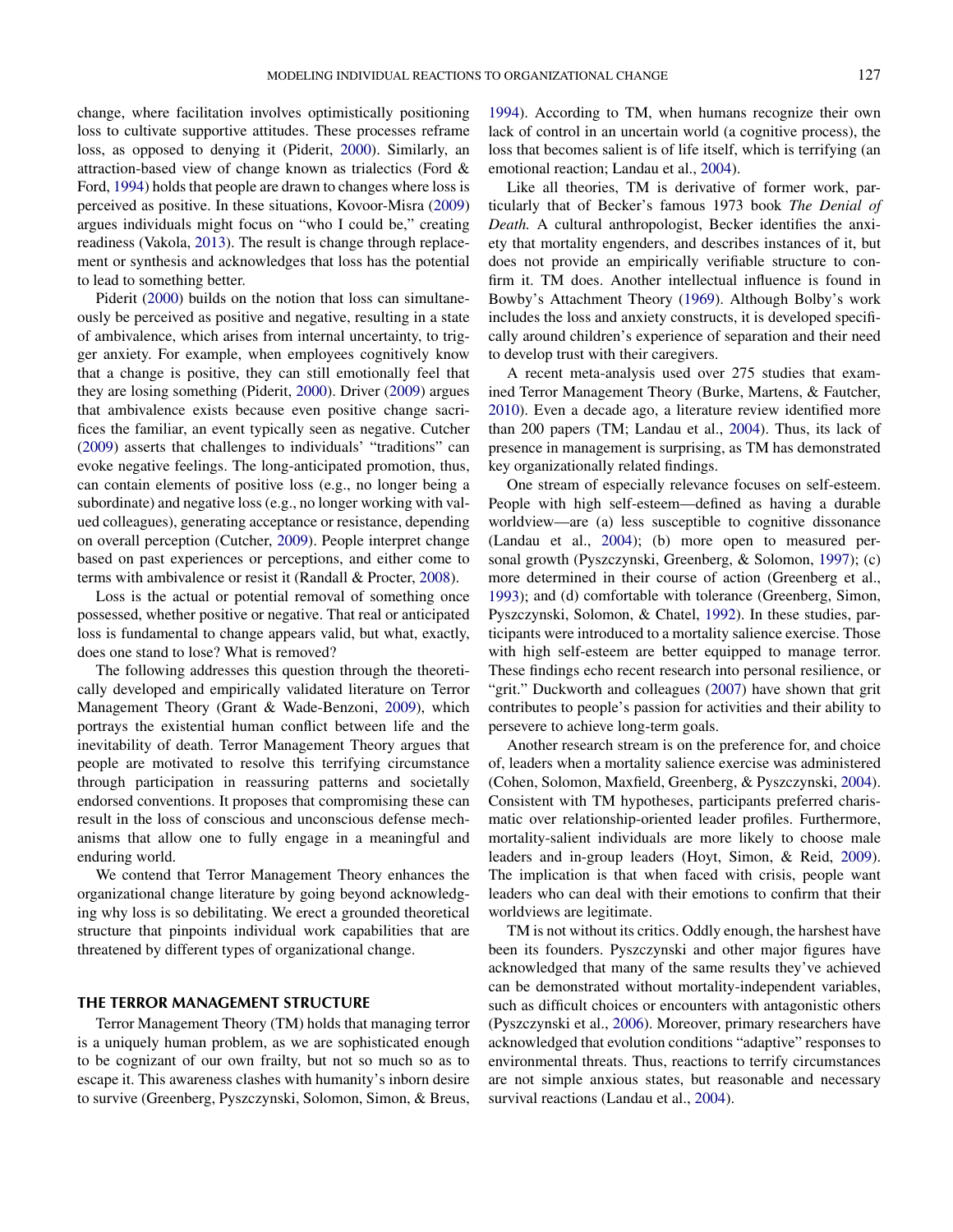<span id="page-4-0"></span>

FIG. 1. The complete Terror Management Theory structure.

To suggest that employees are terrified about loss of life during organizational change seems hyperbolic but, as raised in the previous section, change evokes a form of loss, which TM is particularly well suited to explore.

Humans have evolved serial defense mechanisms to cope with and adjust to loss's disabling prospect and enable participation in daily life. While such coping mechanisms have been addressed in the management literature by Argyris [\(1985\)](#page-12-18), TM focuses on why they are critical: particularly, insulation from cognitive and emotional acknowledgment of loss (Grant & Wade-Benzoni, [2009\)](#page-12-6). TM asserts that defense mechanisms take one of two paths: the proximal system that distracts and distances one from increased consciousness of loss, and the distal system that uses existential buffers to prevent this awareness from reaching consciousness.

Even subconscious awareness of loss causes uncertainty and anxiety, illustrating how organizations are experienced as fundamentally emotional places (Vince, [2006\)](#page-14-4). In the proximal system, conscious reactions inform individuals that something is wrong and coalesce into an awareness of loss, whereas in the distal system, this reaction takes the form of a vague recognition of loss that is not consciously perceived (Pyszczynski, Greenberg, & Solomon, [1999\)](#page-13-20). The full TM model is represented in [Figure 1.](#page-4-0)

#### **The Proximal (Conscious) Defense System**

The first proximal mechanism relies on cognition. Here, perception is adjusted to make loss derived from high levels of uncertainty appear less probable. Dubbed active reflection, this

process rationalizes threatening circumstances in order to make them seem less likely and less uncertain, allowing daily life to continue unfettered by anxiety (Goldenberg et al., [2001\)](#page-12-19). Rationalization is largely accomplished through reliance on biased facts and distractions from reality (Pyszczynski et al., [1999\)](#page-13-20) in a manner not fundamentally different from Festinger's cognitive dissonance [\(1954\)](#page-12-20). In this way, the proximal mechanism operates at a perceptual level, where an event like the forced departure of a valued colleague is framed as an opportunity for that colleague to professionally develop in a new environment.

Conscious affect is the second proximal defense mechanism, and relies on emotion, typically anxiety (Raghunathan & Pham, [1999\)](#page-13-8). The more profound the awareness of loss, the more anxiety individuals experience (Greenberg et al., [1993\)](#page-13-16), which shifts focus from cognitive acknowledgment of uncertainty to the experience of the emotion itself. In this way, the system refocuses attention away from the cause of the anxiety (Pyszczynski et al., [1999\)](#page-13-20), thereby restoring a sense of balance. As emotional displays are strongly influenced by context, these negative emotions are rationalized through active reflection to sublimate them in a socially and politically acceptable direction (Vince, [2006\)](#page-14-4). Thus, fear in the face of potential threat is expressed as excitement for new challenges. This helps explain how organizational change can provoke strong emotions among employees (George & Jones, [2001\)](#page-12-2).

#### **The Distal (Unconscious) Defense System**

Although the proximal defense system effectively handles conscious realizations of loss through reduced uncertainty and reorientation to anxiety, the central value of TM is that it explains how uncertainty and anxiety are not a constant presence. Through the distal defense system, loss is prevented from becoming salient in the first place (Pyszczynski et al., [1999\)](#page-13-20). The distal system attends to the unconscious awareness of uncertainty that permeates organizational life (Vince, [2006\)](#page-14-4) prior to its conscious acknowledgment. Mitigating the conscious recognition of loss is achieved through a complex reliance on primitive and progressive existential buffers.

The biological buffer argues that awareness of physical needs triggers realization of the corporeal, which then forces acknowledgment of the impermanence of existence (Goldenberg et al., [2001\)](#page-12-19). To prevent this, biological needs are ritualized—by, for example, using utensils and going to restaurants—to attain more cultural and psychological value (Landau et al., [2004\)](#page-13-14). This may appear unimportant, but skill at masking-rituals—colloquially referred to as manners—is highly prized in modern organizations, be it using the correct fork at an interview lunch or covering one's mouth when coughing during a board meeting.

Pyszczynski et al. [\(1997\)](#page-13-15) argue that the primary existential buffers are symbolic-defensive, and imbue life with meaning and value, making it appear less uncertain and anxietyprovoking. This system strives to make constantly changing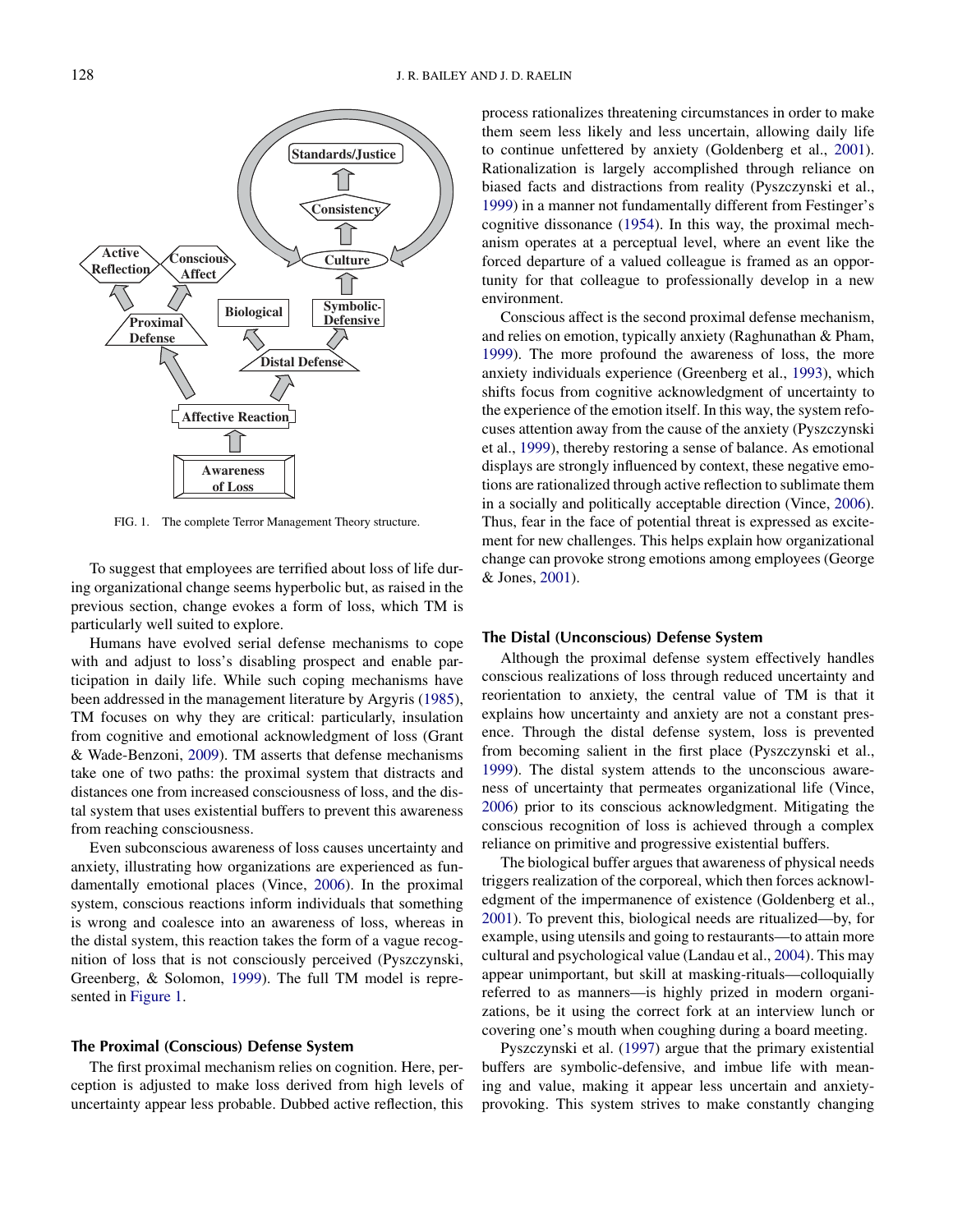environments appear stable: a fundamental human desire as argued by the fields of chaos and complexity theory (Burnes, [2004;](#page-12-21) Caldwell, [2005\)](#page-12-4). In TM, individuals desire personal meaning and identity, which is primarily established through the culture buffer that formalizes behavioral patterns, reinforcing the consistency buffer. These two buffers facilitate established standards, which allow for an enforceable system of justice, together comprising the standards*/*justice buffer. The self-reinforcing nature of these buffers creates the appearance of objectivity that transcends relativism in favor of universality.

Elaborated examples of symbolic-defensive are offered in the next section. But to foreshadow, common organizational changes efforts focus on, among other things, standard operating procedures, which affect consistency; new performance systems, which affect standards*/*justice, and; culture initiatives, which affect identity.

It is logical that individuals strive to fully participate in their culture (Pyszczynski et al., [1997\)](#page-13-15). Consistency creates an environment high in certainty, which individuals become increasingly willing to associate themselves with (Chreim, [2002\)](#page-12-5). Such associations increase the desire to pursue standards that serve justice. This earns one enduring public plaudits. Therefore, cultural participation increases opportunities to gain recognition in a certain and lasting social structure (Greenberg et al., [1993\)](#page-13-16).

Standards*/*justice create a framework or rubric for acceptable behavior. Guiding actions in accordance with these standards reduces uncertainty and anxiety (Eby et al., [2000\)](#page-12-3) by adding credibility that culture will persist and be defensible against contradictory worldviews (Landau et al., [2004\)](#page-13-14). Standards are essential because, as Pyszczynski et al. [\(1997\)](#page-13-15) observe, "To effectively serve its TM function, one's worldview must provide a sense that behavior and outcomes are related in a just way, that if one lives up to cultural values, one will *...* ulti-mately qualify for . . . transcendence" [\(1997,](#page-13-15) 9). If one fulfills cultural responsibilities—living up to inculcated standards one expects to be treated justly and, additionally regarded with enduring respect.

Ultimately, TM would argue that the fundamental human need is to protect existential buffers. This article extends that logic by arguing that organizational change entails real or anticipated loss, which threatens these buffers, helping to explain individual reactions and resistance to change. Although TM can inform individual reactions to change, only peripheral attempts have been made to explore this relationship and exclusively involve political ideology (Echebarria-Echabe & Fernández-Guede, [2006\)](#page-12-22).

As detailed in the previous section, organizational change can include the actual or potential loss of such variables as authority, reporting relationships, colleagues, position, status and autonomy. TM provides value by furnishing a coherent structure for such disparate losses. It is not the loss of specific things, per se, that generates uncertainty and anxiety; rather, it is the implication of such losses to existential buffers. Change threatens established defense mechanisms that connect employees to a broad, enduring system and protect them from acknowledgment of everyday life's inherent uncertainty. Thus, TM informs the understanding of both why and how employees react to organizational change. This supports work by Argyris [\(1985\)](#page-12-18) and like-minded scholars who advocate the central placement of defensive routines within employees' reactions to change. We present a model that takes essential elements from TM and applies them directly to individual reactions to organizational change.

# **AN INTEGRATED, MULTILEVEL MODEL OF INDIVIDUAL REACTIONS TO CHANGE**

The proposed model's logic flows through a  $3 \times 3$  structure based on a typology progressing through depth of planned change, and describing macro-, meso-, and micro-level scope, coalescing individual loss reactions and adjustments. It is a mixed-effect model, with the vertical axis encompassing the impact of the change initiative on three levels of depth—in line with Bartunek and Moch's [\(1987\)](#page-12-23) levels of order-change—and with the horizontal axis representing the impact of potential loss on three levels of scope—in line with the Klein et al. [\(1994\)](#page-13-7) levels of analysis. Within this model, TM concepts are integrated through the impact that actual or potential loss has on existential buffers and the defensive mechanisms that ensue. At the macro level, the content of planned changed is arranged into three types: operational, performance measurement, or beliefs and values. At the meso level, the content of change creates a work context that entails potential loss, threatening the existential buffers of consistency, standards*/*justice, or culture. At the micro level, the defense mechanisms triggered by the context merge around mitigating threats to individual capabilities of sensemaking, competency, or identity.

Consistent with other mixed-effect models (Holt & Vardaman, [2013\)](#page-13-21), it is important to emphasize that change may or may not affect all levels equally. Further, change does not have to descend from organizational policy to the individual; rather, it can ascend from individuals to the organization, or arise from the individual–organization interface. Such model flexibility is essential, as it is erroneous to assume that change's impact can be fully controlled (i.e., change's losses may cause unintended reverberations throughout the firm), and employees may react in an uncorrelated, independent manner or in a manner that is interrelated within their organizational units (Klein et al., [1994\)](#page-13-7). Therefore, the model allows for subjective interpretations and individual differences (i.e. risk-preference, openness to change, and tolerance to ambiguity) that affect how change ruptures TM's existential buffers. The full model is depicted in [Figure 2.](#page-6-0)

#### **Type 1 Change**

#### *Content: Operational*

Type 1 change alters prior knowledge and established mental models (Becker, [2010\)](#page-12-24) such as processes, procedures, or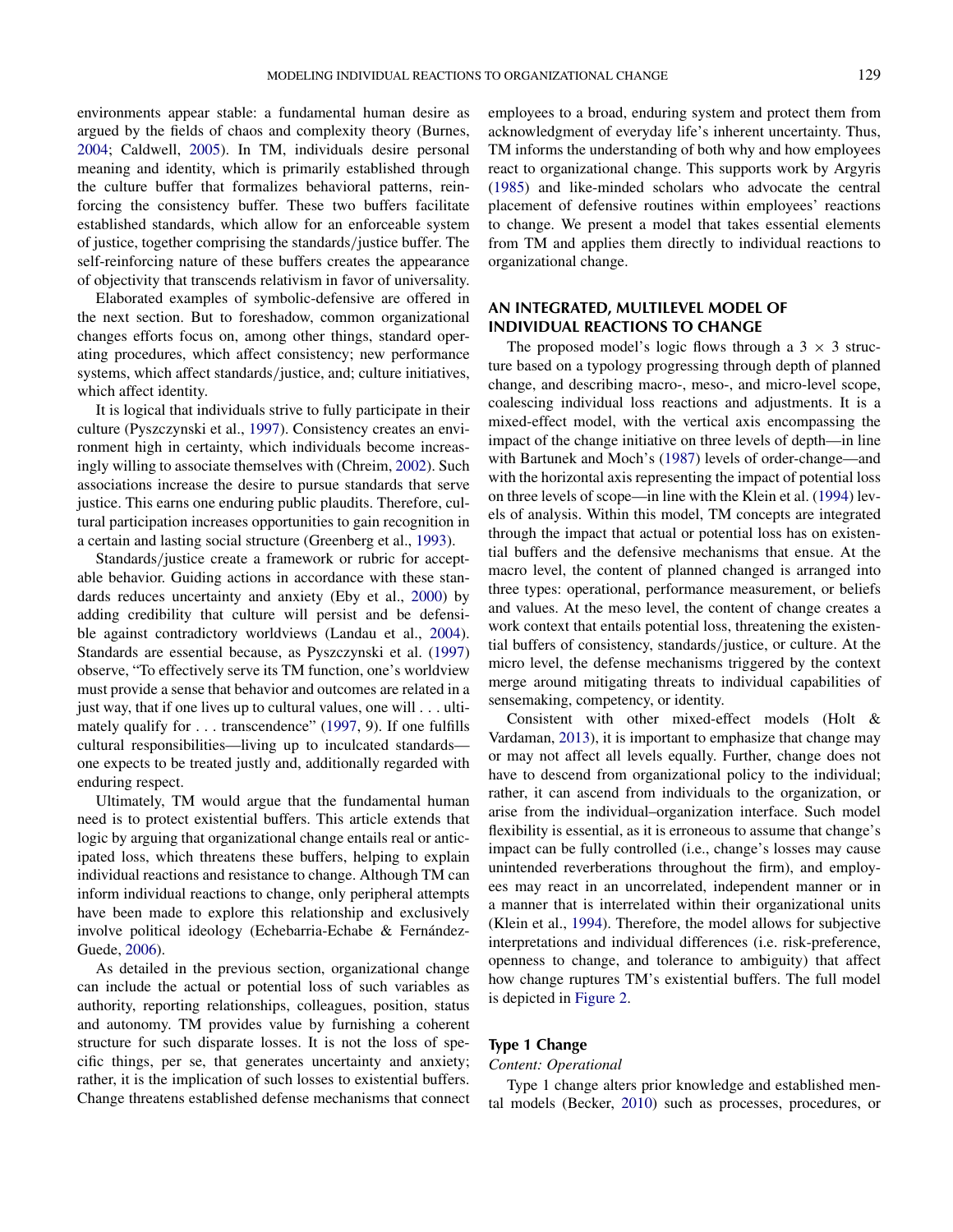<span id="page-6-0"></span>

FIG. 2. An integrated model of individual reactions to organizational change.

logistics, entailing a shift in routines, patterns, and habits. Implementing novel acquisition systems and implementing software programs are small-scale examples, whereas new computer interfaces and total physical relocations are largescale examples. This echoes first-order change as outlined by Bartunek and Moch [\(1987\)](#page-12-23), implying adjustment in ways of thinking and doing tasks without necessitating complete dissemblance in constructed worldviews.

#### *Existential Buffer: Consistency*

From TM, the existential buffer of consistency allows individuals to see the world as certain, orderly, predictable, familiar, and safe. Operational change disrupts this buffer, causing concern by possibly rendering the world random, unpredictable, foreign, and dangerous. This propels organizations into a quasistate of flux, causing people to lose their ability to negotiate the varying terrain of life and make sense of their surroundings. As Schein [\(2004\)](#page-13-22) states, "Disorder and senselessness makes us anxious, so we will work hard to reduce that anxiety by developing a more consistent and predictable view" (p. 15). Macro-level operational change creates a meso-level context where the stability furnished by consistency is, at least temporarily, hampered.

The organizational analogue of consistency exists in routines and inertia (George & Jones, [2001\)](#page-12-2). Lewin's [\(1951\)](#page-13-23) definition of change argues that unfreezing occurs only by undermining consistency. As Schein [\(2004\)](#page-13-22) observes, "The fundamental assumptions underlying any change in a human system are derived originally from Kurt Lewin" (p. 319); therefore, virtually all models acknowledge the necessity of instability (Burnes, [2004\)](#page-12-21). Thus, inconsistency and the loss it entails are tantamount to change as they force firms out of equilibrium, introducing uncertainty that can lead to increased anxiety (Eby et al., [2000\)](#page-12-3). Research has found that employees react poorly to circumstances engendering contradiction (Rouleau, [2005\)](#page-13-24), uncertainty (Cataldo, Raelin, & Lambert, [2009\)](#page-12-25), and unpredictability (King & Anderson, [1995\)](#page-13-10).

Operational change intentionally alters routines and inertia to, eventually, adjust mental frames about work and the work environment. Destabilizing consistency is a natural result of this process (Burnes, [2004\)](#page-12-21). Walker [\(1997\)](#page-14-5) reinforces this logic, arguing that behavioral alterations must precede mental ones. Moreover, inconsistency has long been known to precede attitude change (Festinger, [1954\)](#page-12-20). Finally, Becker's [\(1992\)](#page-12-26) stages of commitment parallel this progression: Employees first merely ape behavior to avoid repercussions (i.e., compliance commitment), then socially identify with the behavior (i.e., identification commitment), and eventually completely internalize the behavior (i.e., internalization commitment).

#### *Individual Capability: Sensemaking*

When operational change involves the real or potential loss of the existential consistency buffer, the micro-level individual capability with the highest potential to be compromised is sensemaking. Weick [\(1995\)](#page-14-6) defines sensemaking as the process people use to structure the unknown and develop a frame of reference to interpret the world around them. Although somewhat social in nature, employees consciously and unconsciously erect mental maps based upon schemas and tacit knowledge to represent and predict their environment (Rouleau, [2005\)](#page-13-24).

Sensemaking is a valued capability in organizational settings that accounts for contradictions between messages and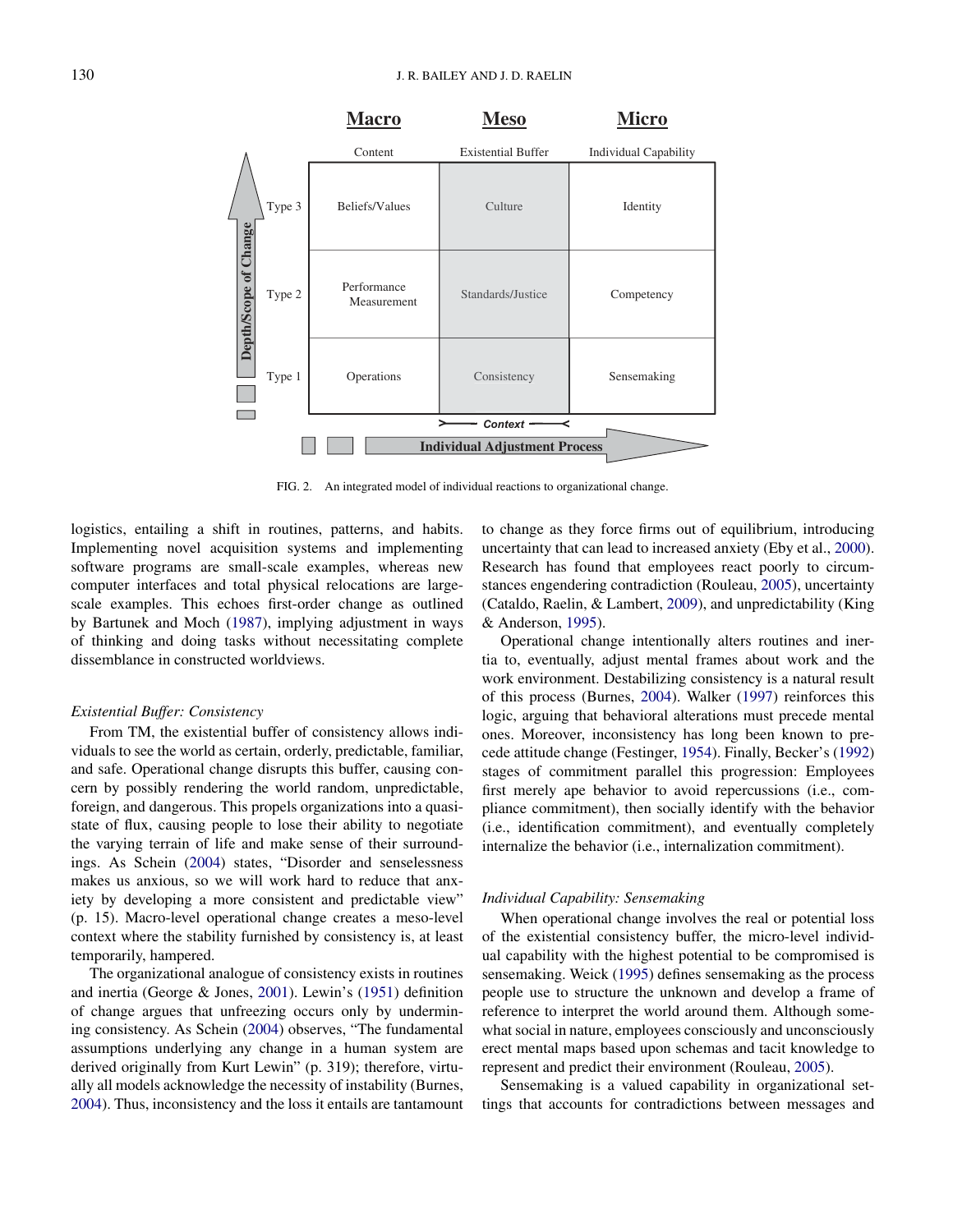broader social circumstances (Rouleau, [2005\)](#page-13-24), allows employees to comprehend problems in a way that makes them solvable (George & Jones, [2001\)](#page-12-2), fosters individual learning (Schwandt & Marquardt, [2000\)](#page-13-25), keeps employees attuned to their surroundings (Weick, [1995\)](#page-14-6), makes messages internally relevant and actionable (Isabella, [1990\)](#page-13-4), and promotes accurate assessments of organizational capabilities (Eby et al., [2000\)](#page-12-3). Thus, sensemaking creates a bulwark of meaning and understanding, which explains why employees react negatively to changes that threaten or diminish this ability (Eby et al., [2000\)](#page-12-3). Not surprisingly, due to undermined sensemaking abilities, individual reactions are even more negative when change alters stable situations, leading to resistance (Johnson-Cramer et al., [2003\)](#page-13-2).

Ford et al. [\(2002\)](#page-12-9) argue that negative reactions can be mitigated if employees are allowed to make sense of the change. Similarly, George and Jones [\(2001\)](#page-12-2) believe that the employee sensemaking processes must be supported on an emotional and cognitive level to encourage change acceptance. We agree, but contend that the underlying reason people react negatively to instability is precisely because TM's existential buffer of consistency has been threatened. Sensemaking, then, is a symptom, but not the cause, of individual reactions to organizational change. Indeed, sensemaking is so emotionally satisfying precisely because it helps create certainty by establishing an understandable world (Eby et al., [2000\)](#page-12-3). Employees' reactions to Type 1 change can be represented through the following propositions:

- Proposition 1a: Operational change leads to the actual or potential loss of the existential buffer of consistency.
- Proposition 1b: The actual or potential loss of the existential buffer of consistency leads to vulnerability of the individual capability of sensmaking.
- Proposition 1c: Vulnerability of the individual capability of sensmaking leads to resistance to operational change.

#### **Type 2 Change**

#### *Content: Performance Measurement*

Type 2 change alters how employee performance is measured. A salesperson asked to increase the volume of sales, and a software engineer whose roll-out deadline is moved up, are examples wherein what is being measured remains constant, but the absolute scale shifts. Alternatively, when adding new elements to a performance portfolio, such as cross-selling or teamwork, the number of items, or scope, of measurement shifts. Another alteration could include changing the metrics used to evaluate a dimension, such as efficiency. In this case, the performance dimension of efficiency stays the same, but the manner in which it is calculated shifts. This resembles Bartunek and Moch [\(1987\)](#page-12-23) second-order change, which entails a modification—but not dismissal—of worldviews in order to remain functional within an existing environment.

#### *Existential Buffer: Standards/Justice*

Altering how performance is measured entails the actual or potential loss of TM's existential buffer of standards, and by extension, justice. Standards serve as organizationally established objectives that are used to evaluate one's self as well as other surrounding variables. They are the basis upon which individuals in a broader social system determine whether an object or action is good or bad, accepted or rejected, beautiful or ugly, and smart or stupid, thereby furnishing benchmarks for discrimination, discernment, and perspicacity. Macro-level changes in performance measurement, then, occasion the loss of the mesolevel standards that serve as reflections of how well individuals are interacting with the organization.

Standards do not operate in isolation. As raised in TM, they serve as the foundation to administer justice. In this way, justice is a means for enforcing standards, the end product of which is fairness and equity (Koivisto, Lipponen, & Platow, [2013\)](#page-13-26). When fairness and equity are compromised, the connection between actions and outcomes is unwrought, which generates uncertainty and anxiety by removing causality. If the world is not causal, the untalented and indolent could advance while the exemplary and diligent don't. Contemplating the loss of such established organizational standards causes employees to reconceptualize the stability of their environmental.

As with any change, employees may initially "go through the motions" to avoid punishment and obtain rewards (Piderit, [2000\)](#page-13-9), but repeating the behaviors required of new standards slowly inculcates those standards as "objective" ratings of success and failure. When standards are changed, employees feel, at least immediately, that they cannot evaluate their individual capability for competence (Shepherd & Cardon, [2009\)](#page-13-27), a terrifying revelation. This maps closely onto what Self, Armenakis, and Schraeder [\(2007\)](#page-13-0) describe as "justified" organizational changes.

#### *Individual Capability: Competency*

Changes in performance measurement threaten TM's existential buffer of standards*/*justice, which, in turn, threatens the individual capability of competency. Competency is a micro-level construct defined as the knowledge, traits, or skills that allow individuals to distinguish themselves from their peers (Arnold, [1985\)](#page-12-27). Although teams or organizations can be described as more or less competent, collective competence is largely an amalgam of individuals (Spencer & Spencer, [1993\)](#page-13-28). Although externally measurable, competence is internally anchored (Koriat & Bjork, [2005\)](#page-13-29).

Competency is linked to a number of desired organizational variables. The most widespread of these are efficiency and productivity, typically included in the term's definition (Spencer & Spencer, [1993\)](#page-13-28). Competency also functions as a boost to self-esteem and self-efficacy (Pierce, Gardner, Dunham, & Cummings, [1989\)](#page-13-30), serving as a force for intrinsic motivation (Arnold, [1985\)](#page-12-27) and as a motivator for learning and development (Shepherd & Cardon, [2009\)](#page-13-27). Many researchers attest to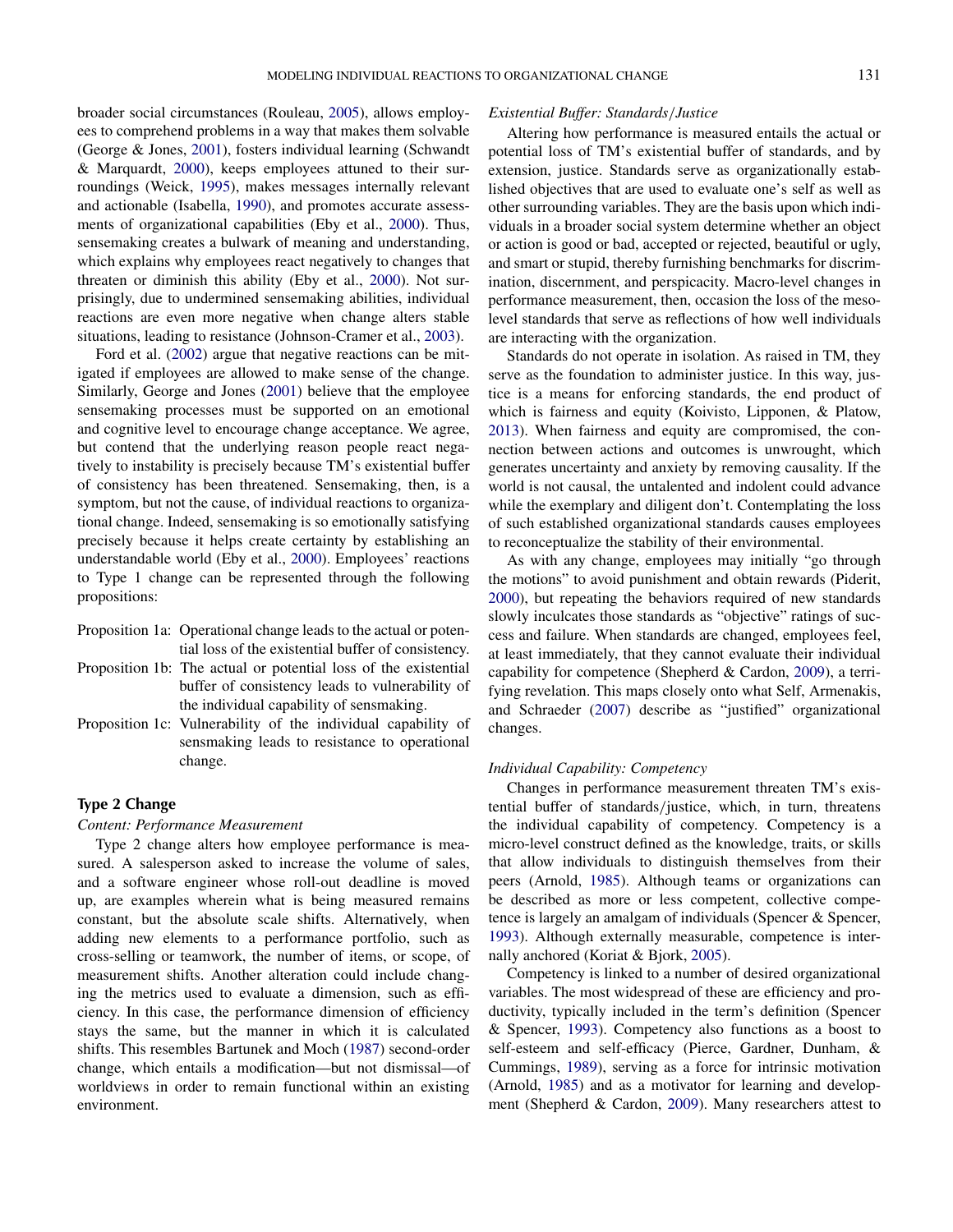negative reactions from employees when change harms the applicability of unique skills (Bovey  $\&$  Hede, [2001\)](#page-12-11), hinders their ability to achieve goals (Huy, [2001\)](#page-13-5), increases the possibility of reduced employee psychological well-being (Shepherd & Cardon, [2009\)](#page-13-27), or violates assumed organizational benchmarks (Bies et al., [1997\)](#page-12-10). Bovey and Hede [\(2001\)](#page-12-11) approach this variable by arguing that negative reactions can be limited by ensuring employees that their competencies will not be violated, an act potentially increasing certainty and reducing anxiety.

Although we locate the cause of negative reactions to performance management within individual competence, we reiterate that competence is a symptom of a chain reaction triggered by macro-level content change, and that the primary causal factor is the actual or anticipated loss of standards*/*justice. The standards*/*justice buffer provides comparison points for personal and professional worth and value. It is the potential loss of standards*/*justice that, in the TM system, provokes uncertainty and anxiety, as without them employees' ability to display their competencies is compromised (Shepherd & Cardon, [2009\)](#page-13-27). Moreover, change that necessitates the loss of standards*/*justice may lead employees to suspect that their organization is not concerned with their own positive self-evaluation (Landau et al., [2004\)](#page-13-14).

We propose that performance measurement change succeeds or fails precisely because of how it mediates TM's standards*/*justice buffer and, by extension, the competency capability. By ignoring these, employees are left to question whether their skills and abilities will be compromised to such a degree that their future employability will be impacted (King & Anderson, [1995\)](#page-13-10). In sum, employees' reactions to Type 2 change can be stated as:

- Proposition 2a: Performance measurement change leads to the actual or potential loss of the existential buffer of standards*/*justice.
- Proposition 2b: The actual or potential loss of the existential buffer of standards*/*justice leads to vulnerability of the individual capability of competency.
- Proposition 2c: Vulnerability of the individual capability of competency leads to resistance to performance measurement change.

## **Type 3 Change**

#### *Content: Beliefs and Values*

Although Type 1 change and Type 2 change alter something tangible—operational procedure or performance measurement—Type 3 change alters something intangible, organizational beliefs and values. This is the deepest level of change because it goes beyond behavior, to what is accepted as true, and to the priorities placed on ideas, actions, and outcomes. Variations on Type 3 change include attempts to instill competitor awareness, ethical decision making, innovation,

risk orientation, and unity of purpose. This depth parallels Bartunek and Moch's [\(1987\)](#page-12-23) third-order change and echoes Lewin's [\(1951\)](#page-13-23) critical levels of change, where organizations, groups, and individuals must wholly reconstruct their worldviews.

#### *Existential Buffer: Culture*

Attempts to alter beliefs and values commensurately implicate the existential culture buffer. Culture occupies the most prominent and overarching position in TM's distal system, under which both consistency and standards*/*justice are arranged. According to TM, culture imbues individuals with the sense that they are participating in a larger holistic system, affording predictability through consistency, as well as equity and fairness through standards*/*justice. More importantly, culture is likely to endure, bestowing a figurative permanence. Individuals feel highly uncertain and anxious when their deeply held beliefs and are threatened. This real or potential threat enfeebles the living record of their past success, and the social system they helped to erect.

The parallel between TM's definition of culture and the management literature is direct. Culture is comprised of artifacts, values, and assumptions that underlie an organization (Schein, [1999\)](#page-13-31). Described as the essence of organizations, these largely unconscious, implicit, and unexplored variables powerfully govern daily conduct (Greenwood & Hinings, [1988\)](#page-13-32). Culture is so powerful that even when recognized and rejected, employees will struggle to reinvent it (McCabe, [2010\)](#page-13-33). The longer organizations exist, the more their cultures are viewed as effective, and the longer employee tenure extends, the more they associate their identity with that of the organization (Chreim, [2002\)](#page-12-5).

Attachment to culture is particularly evident in employees who struggle as much to unlearn the old culture as they do to learn the new culture. A culture is promoted and perpetuated through memories, which are difficult to reinvent (McCabe, [2010\)](#page-13-33). Losing all the hard-won learning that made an organization successful renders this process particularly anxiety-inducing (Schein, [1999\)](#page-13-31). As the current culture represents the past, it serves as proof of employee participation (Cataldo et al., [2009\)](#page-12-25). It is, then, not surprising that altering beliefs and values often undermines change initiatives (Schein, [1999\)](#page-13-31). Changing beliefs and values implies that previously held ones were somehow illegitimate, causing uncertainty and anxiety as it undermines desired objectivity (Greenberg et al., [1994\)](#page-13-13). This leads to skepticism that the new culture can be a source of certainty in the long run (Cataldo et al., [2009\)](#page-12-25). In this vein, attempts to change culture have been found to drive potentially disparate employees together to preserve what they see as the essence of the organization and, possibly, themselves (Chreim, [2002\)](#page-12-5). All of these reasons led Schein [\(1999\)](#page-13-31) to observe that this process is so fraught with uncertainty, anxiety, and difficulty that it is often better to merely work around dysfunctional assumptions.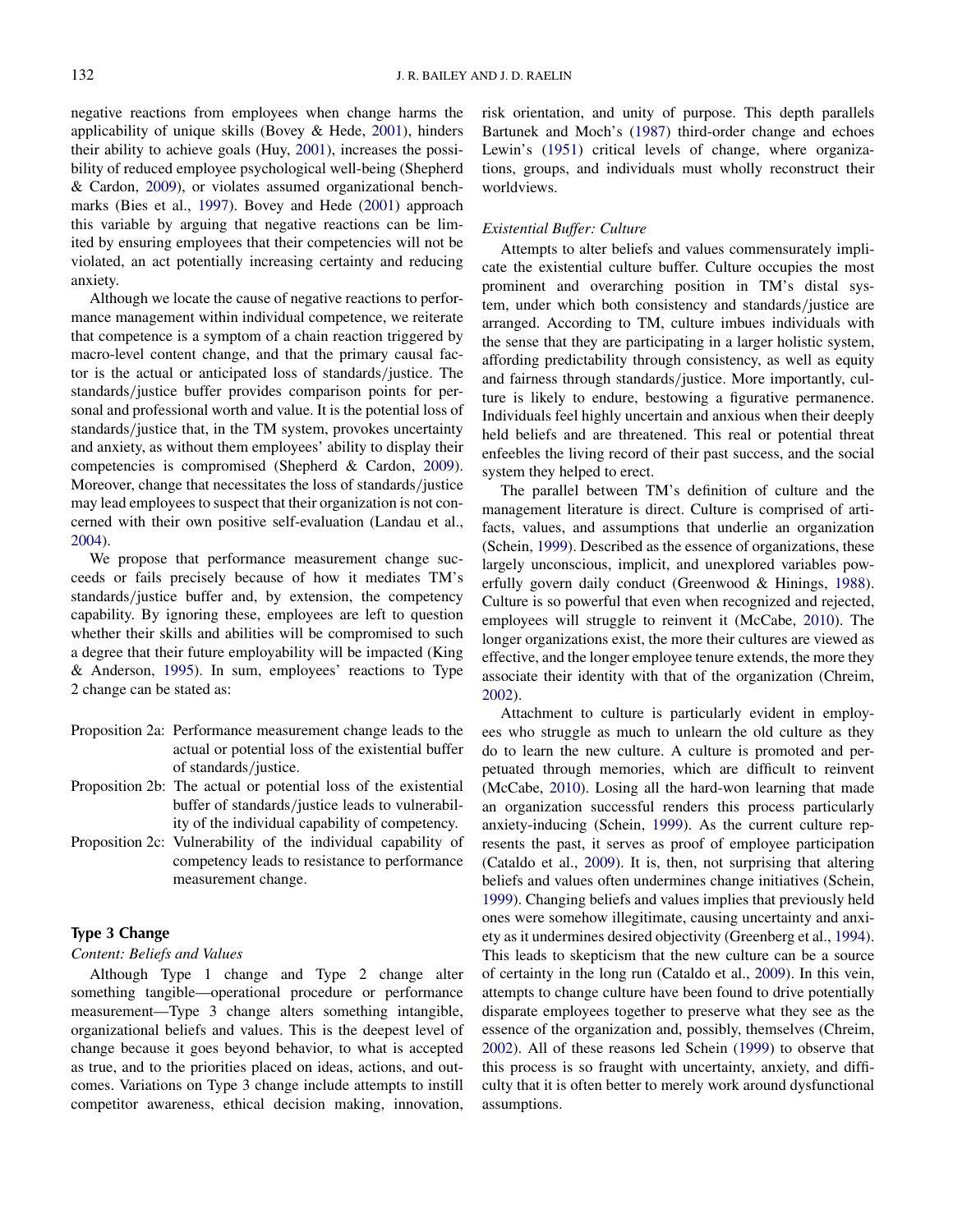#### *Individual Capability: Identity*

The actual or potential loss of beliefs and values compromises TM's culture buffer, which in turn threatens individual identity (Chreim, [2002;](#page-12-5) Pitsakis, Biniari, & Kuin, [2012\)](#page-13-34). Rooted in ancient Greek philosophy, identity has been studied in psychology, sociology, and organizational behavior (Gioia, [1998\)](#page-12-28). Psychologists such as Sigmund Freud, Erik Erikson, and Gordon Allport conceptualized identity as those characteristics that distinguish one person from another. Building on this notion, managerial scholars such as Scott and Lane [\(2000\)](#page-13-35) believe that employees use interpersonal exchanges to differentiate their identity. Identity does have a social component, inasmuch as individuals often base their identity on the teams and organizations they are involved with (Gioia, [1998\)](#page-12-28). Yet according to Erikson [\(1964\)](#page-12-29), identity can be understood as the stable core of who a person is, the meaning people assign to themselves, and what they stand for. Identity, then, is individually possessed and unique to each person (Erikson, [1964\)](#page-12-29). Indeed, this is largely why scholars have struggled to define group and organizational identity (Gioia, [1998\)](#page-12-28).

Identity has been connected to a number of beneficial organizational variables, such as allowing employees to transcend roles to bring their whole selves to work (Raelin, [2003\)](#page-13-36), distinguishing between the individual and the organization (Scott & Lane, [2000\)](#page-13-35), encouraging efficient learning (Schwandt & Marquardt, [2000\)](#page-13-25), facilitating effective organizational change (Cutcher, [2009\)](#page-12-13), and motivating and sustaining task commitment (Kovoor-Misra, [2009\)](#page-13-11). Identity is often cited as a source of negative reactions to change due to concerns over identity loss demanded (Shepherd & Cardon, [2009\)](#page-13-27), dislike of the identity the organization wants assumed (Schein, [1999\)](#page-13-31), feelings of exclusion and isolation (Chreim, [2002\)](#page-12-5), and frustrations about an organizational demand for a contradictory identity (Ford & Ford, [1994\)](#page-12-8).

Employees must be assured that change will bolster rather than endanger their identity (Kovoor-Misra, [2009;](#page-13-11) Shepherd & Cardon, [2009\)](#page-13-27). This again assumes that employees react negatively to change. Instead, we advocate returning to Erikson's [\(1964\)](#page-12-29) premise that people react poorly to change if it leaves their identities exposed by necessitating the loss of their existential culture buffer. TM informs us that employees react negatively to loss rather than to change itself. As identity is cultivated and formalized by the immediate culture, threats to culture increase uncertainty and anxiety as they render establishing a stable identity problematic (Chreim, [2002\)](#page-12-5). Change may also force employees to alter who they are; as Schein [\(1999\)](#page-13-31) states, "If your current way of thinking is a strong source of identity for you, you may not wish to be the kind of person that the new culture requires you to be" (123).

Indeed, the identity loss that accompanies culture change is often considered so severe that Schein [\(2004\)](#page-13-22) argues that one should attempt such changes only if the organization's survival depends upon it. Note that Schein evokes—intentionally or not—the concept of loss, particularly loss of life. He asserts

that such change is arduous and should be reserved until absolutely necessary. Although developing an identity during cultural change is possible, without a highly defined cultural anchor it is unclear what benefits can be achieved, and this must be carefully managed. We assert that negative reactions occur because change compromises TM's existential culture buffer, producing uncertainty and anxiety by threatening the individual capability of identity. When considered altogether, employees' reactions to Type 3 change can be articulated in the following propositions:

- Proposition 3a: Beliefs*/*values change leads to the actual or potential loss of the existential buffer of culture.
- Proposition 3b: The actual or potential loss of the existential buffer of culture leads to vulnerability of the individual capability of identity.
- Proposition 3c: Vulnerability of the individual capability of identity leads to resistance to beliefs*/*values change.

# **THE ITERATIVELY INTERDEPENDENT AND INVERSELY ENCOMPASSING NATURE OF CHANGE**

As previously reported, academic models create categories as if change's effects are isolated. Although we agree with erecting evidence-based categories, we strenuously object to the idea that change efforts are statically contained. Organizations are complex organic systems wherein change emanates across levels of analysis in a nondiscrete fashion that cannot be localized.

In line with mixed-effect reasoning, the managerial implications of the model presented herein suggest that any macro-level change can reverberate through formal and informal systems, along the way influencing dynamics at other organizational levels. Although content change can be designed to have a specific, bounded impact, its effects cannot be so readily delimited which is supported by chaos theory (Burnes, [2004\)](#page-12-21). Change, then, has a level-spanning contagion quality that we dub *iterative interdependence*. We use the term *iterative* because change at any macro level can extend through the meso and micro levels multidirectionally, and the term *interdependence* to highlight the causal commingling that can occur.

Beginning with Type 1, introducing a new accounting system is a fitting example of a macro-content operational change. We have argued that such change entails the loss of TM's existential consistency buffer, which increases uncertainty and anxiety by threatening the individual capability of sensemaking. However, a new accounting system may reveal processes and enable metrics that were not previously discernable. Whether it is intended by the organization or not, employees realize that enhanced transparency is possible, which raises concerns about the existential buffer of standards*/*justice and, consequently, the individual capability of competency. Employees may believe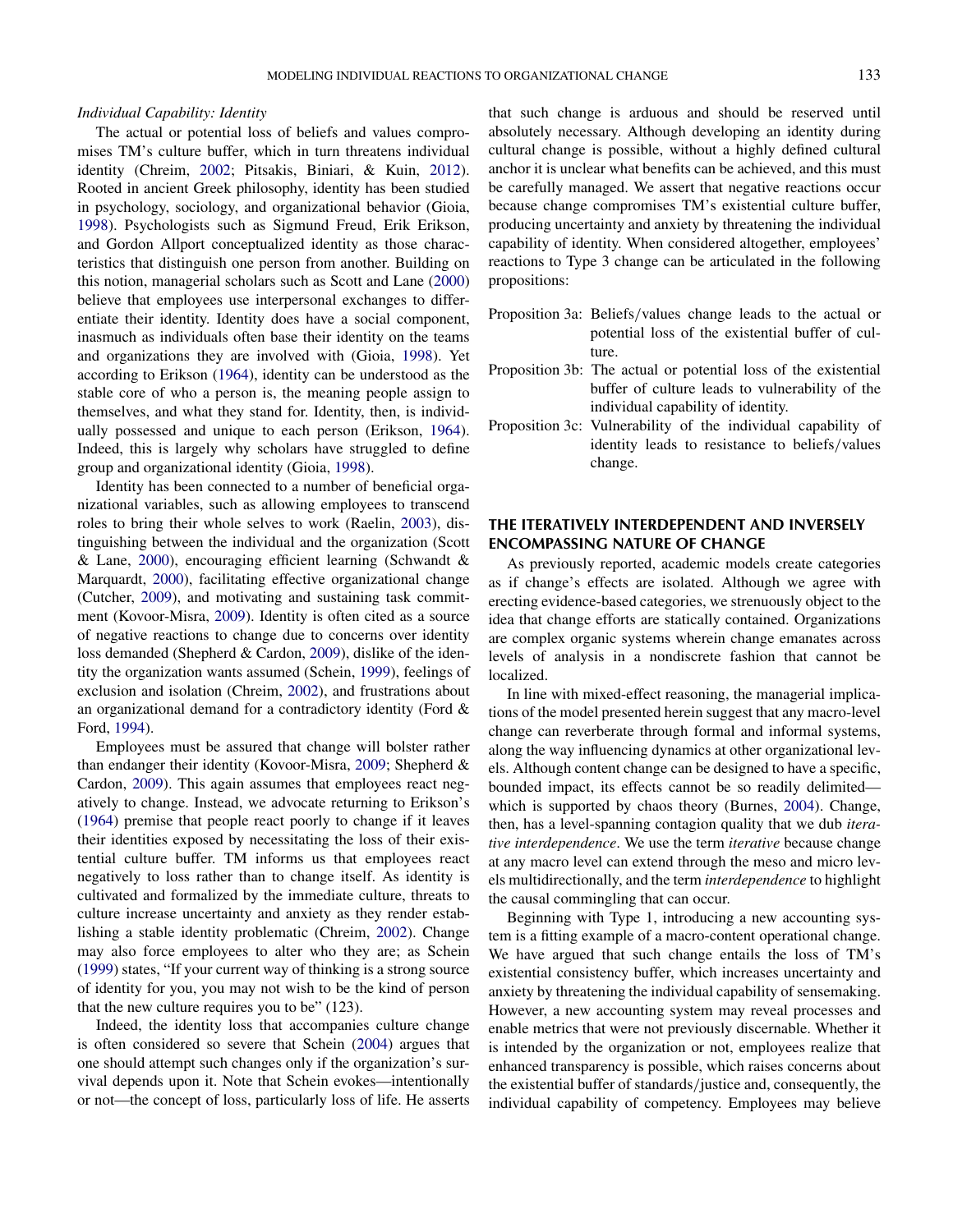that the operational change reflects new standards that they then strive to discover and use as benchmarks to achieve competency. Furthermore, the enhanced transparency brought about by introducing a simple accounting system may lead employees to feel anxious that the firm is trying to shift beliefs and values. These assumed organizational priorities rouse TM's culture buffer and identity capability. In these ways, Type 1 change ascends through the levels of analysis.

A Type 2 macro-content change might introduce new performance appraisal dimensions capturing the extent to which activities are fully vetted by the firm's legal counsel. Our model holds that such a change creates a meso context in which TM's standards*/*justice buffer is compromised, generating uncertainty and anxiety as individual competency is threatened. Even in the absence of newly implemented formal processes, novel performance appraisal elements often necessitate a change in employees' daily practices as they move projects through legal examination, causing a loss of consistency and, by extension, threatening sensemaking. That is, the patterns of work and the ability to make sense of environmental contingencies are shifted to accommodate new performance measures. With legal approval now being explicitly evaluated, ethical beliefs and values are increasingly perceived as a high priority in the organization, raising the possible loss of TM's culture buffer and threatening the identity capability. The culture buffer is impacted as employees become anxious to reconcile their assumed surroundings to the ethical values they believe the firm now privileges. Finally, identities are reevaluated with ethical implications in mind. Type 2 change can thus descend and ascend through the meso and micro levels of analysis.

The content of Type 3 change is beliefs and values, which jeopardizes TM's culture buffer and individual identity capability. Various organizational communications such as speeches, mission statements, and workshops are methods of instilling, for instance, a heightened ethical climate. Espoused beliefs and values indirectly communicate a new or reoriented set of standards*/*justice upon which individual performance will be measured. Perceived alterations to standards*/*justice threaten the individual capability for competency, ostensibly causing employees to feel anxious about embracing ethical outcomes as an indicator of competence. With no specific operational support to achieve these standards, employees naturally seek to adjust their work patterns. This accordingly spurs uncertainty and anxiety about consistency and sensemaking. Thus, even though no performance measurement or operational content is altered, the effect of Type 3 change redounds in descending fashion to the existential buffers and individual capabilities directly associated with Type 1 and Type 2 change.

The primary effects of the three types of change can directionally be traced horizontally across the model. However, to assume that the effects of content change are localized is naive. The strands of individual life within organizations are so interwoven that change in one domain indirectly but almost inevitably impacts other domains (Caldwell, [2005\)](#page-12-4). This fact underscores long-standing admonitions about the unintended consequences of change (Merton, [1936\)](#page-13-37).

The logic supporting change as iteratively interdependent leads to a final assertion: Individual reactions to organizational change are inversely encompassing. As the depth of change increases, supportive changes at lower levels become more important. By this we are not prescribing a sequence wherein organizations are advised to move through all three types in lock-step. An organization might introduce a single, episodic, Type 1 operational change with no intention of enacting other types, it may progress deductively by beginning with Type 3 change and then delving into operational and measurement elements, or it may proceed inductively, from Type 1 to Type 3, or from tangible to intangible. We assert that to support the thrust of change and mitigate uncertainty and anxiety, organizations enacting Type 2 change should modify operations accordingly, and firms enacting Type 3 change should modify operations and performance measurements accordingly. In this fashion, the importance of change is stressed throughout the system (Eby et al., [2000\)](#page-12-3).

Although the content of Type 2 change and Type 3 change can be isolated, their nature is inversely encompassing, as lower levels of analysis reinforce higher level changes. Beliefs and values can be targeted, but without supporting performance systems and operations, the tangible elements of the organization remain static, undermining the applicability of the change. Using the example developed in this section, if increased ethical thinking and acting are desired, introducing procedural and evaluative systems will reinforce this change (Locke, [2006\)](#page-13-38).

#### **CONCLUSION AND FUTURE RESEARCH**

This article began with the assertion that change research has been hampered by three fundamental issues: (a) The intent and impact of change has often been arranged into discrete categories that do not fully acknowledge its reach; (b) a macro orientation to change has diluted the role of the individual, and (c) an inclination to depict change as fundamentally rational has limited the incorporation of emotions. These three issues may help to explain why more than 50% of change efforts fail (Bovey & Hede, [2001\)](#page-12-11). In line with this point, Siegal et al. [\(1996\)](#page-13-39) present a list of distressing statistics about scholarship's contribution to managing change initiatives, ending with a call to reorient change research to "human systems issues" (p. 55). This article is a response to that call.

The model presented in the preceding is a systemic conceptualization of individual resistance to change rooted in the common theme of loss. By introducing loss we address the first issue, as this construct transcends content, context, and process to interface directly with the breath and scope of change initiatives. By using TM to inform the discussion of loss we address the second issue, developing a systemic view of reactions to change based upon individual attempts to sustain their existential buffers. Finally, the third issue is addressed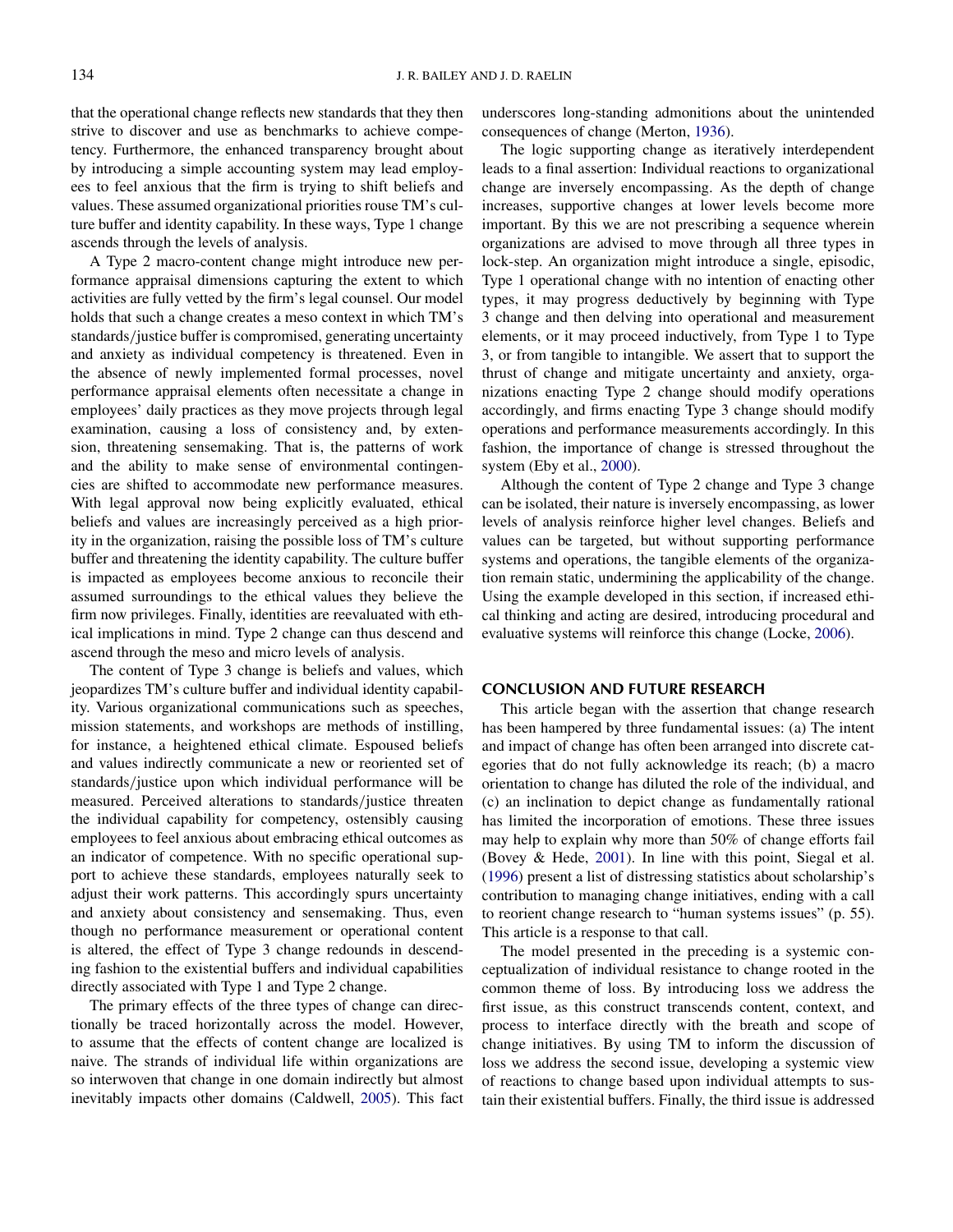by aligning loss into its underlying cognitive and affective components, ensuring that emotions are fully incorporated in the model.

Organizational change is all too often painted in broad brushstrokes oriented toward the bold strategic thrust and ignoring the complexity exposed by multiple levels of analysis (Caldwell, [2005\)](#page-12-4). Ultimately, the success or failure of change must account for the individuals as well as the organization in aggregate. For change agents, the primary value of this model is in understanding that the content of an initiative is less important than the psychological bulwark it invades. From executives to supervisors, the recognition and appreciation of what employees are concerned about losing in change—their consistency, standards*/*justice, and culture—comprise a critically important leadership variable. Mitigating such loss becomes the basis upon which employees adjust capabilities to organizational demands, facilitating satisfaction and success.

The causal factors involved in accentuating positive reactions and mitigating negative ones provide practical guidance for change agents. Supplying sufficient time for the iterative interdependencies to cascade through the levels of analysis is helpful because it allows employees to address the loss inherent in change. Without this opportunity, the uncertainty and anxiety are often construed with the change itself, resulting in negative reactions. When change is proposed, managers must also strive to understand how employees will foresee their individual capabilities being influenced. During this process, management must not be overly optimistic (Fronda & Moriceau, [2008\)](#page-12-30) or deny that loss will occur, as loss is inevitable. In response, effective management can reduce, mitigate, and ameliorate uncertainty and anxiety by reassuring employees that certainty and TM's existential buffers and individual capabilities will be reestablished. Through this process, employees are given time to evaluate not only whether they are ready to change, but whether the organization has processes in place to ensure it is ready to change (Eby et al., [2000\)](#page-12-3). Involving employees and obtaining feedback throughout the process enhances the possibility that loss will be seen as less likely or well enough planned to limit unproductive cognition or emotion. Although similar recommendations have emerged within the change literature, none has located the primary causal mechanism.

We argue that successful or failed change efforts can, in part, be explained by managerial neglect of the core causal factors, as well as the iteratively interdependent and inversely encompassing nature of change. Those designing change can have greater control over these variables and can provide the clarity necessary to avoid false assumptions that cause ascent, descent, or both. Indeed, by relying on a mixed-effect model, how variables interact across levels of analysis becomes increasingly clear, permitting a more accurate assessment of exactly how change progresses.

Arising from this model are several areas for future study. First, it is designed to bolster Grant and Wade-Benzoni's [\(2009\)](#page-12-6) attempt to cultivate an interest in Terror Management Theory. Although TM appears removed from life in organizations because of its focus on mortality, the model presented herein could spark interest in its relevance and applicability. Indeed, a number of empirically verifiable propositions flow from this article that could lend intellectual coherence to relevant motivational systems prevalent during change.

A promising area for future research is in individual difference. We previously argued that people react differently to content change as a result of their subjective assessments about the likelihood and degree of loss entailed (Eby et al., [2000\)](#page-12-3). In any given organization, some will interpret a change as welcome and positive, generating readiness, while others will interpret it as threatening and negative, generating resistance (Raelin & Raelin, [2006\)](#page-13-40). Attached to this assessment are the individual's feelings about whether he or she is capable of effectively adapting to the change (Cataldo et al., [2009\)](#page-12-25). A host of other variables, such as openness to change, risk preference, tolerance to ambiguity, and perceived ambiguity (Randall & Procter, [2008\)](#page-13-12), may moderate individual reactions and should be explored further.

However, future conceptualization of the model presented here should take into account that organizational cultures can be functional, dysfunctional, or anywhere in between. Additionally, it is impossible to completely disentangle culture from politics.

Although the literature on culture and politics is vast, we refer to Baum's classic 1998 paper "Organizational Politics Against Organizational Culture: A Psychoanalytic Perspective." We do so because Baum's analysis—like that presented herein and inherent in TM—privileges the individual emotion. He makes a convincing case that individuals unconsciously yearn for intimacy at work. The resulting caring environment provides a way for them to deal with shifting and challenging occupational realities. However, organizational politics occasion almost debilitating anxiety in employees because of their often capricious nature. This leads employees to become emotionally detached and causes the quality of their work to suffer.

We wholeheartedly agree with Baum's analysis. A toxic culture created by rampant politics is unarguably delirious. However, this logic is not contradictory, but rather complimentary, to the model presented herein. TM would argue dysfunctional culture fails to provide a needed existential buffer, which compromises the individual capability of identify, which certainly could lead to emotional withdraw. Baum is describing an extant situation where anxiety is created by counterproductive politics. TM helps explain the emotional withdrawal but locating it cause in the compromised existential buffer.

This opens up a series of questions for future validation. First, does emotional distancing accompany identity crisis during Type 3 change? Second, are Type 3 attempts to reduce anxiety-inducing politics viewed as comforting as opposed to threatening, as TM would predict? Finally, how does pervasive politics impact iterative interdependence as change permeates across boundaries?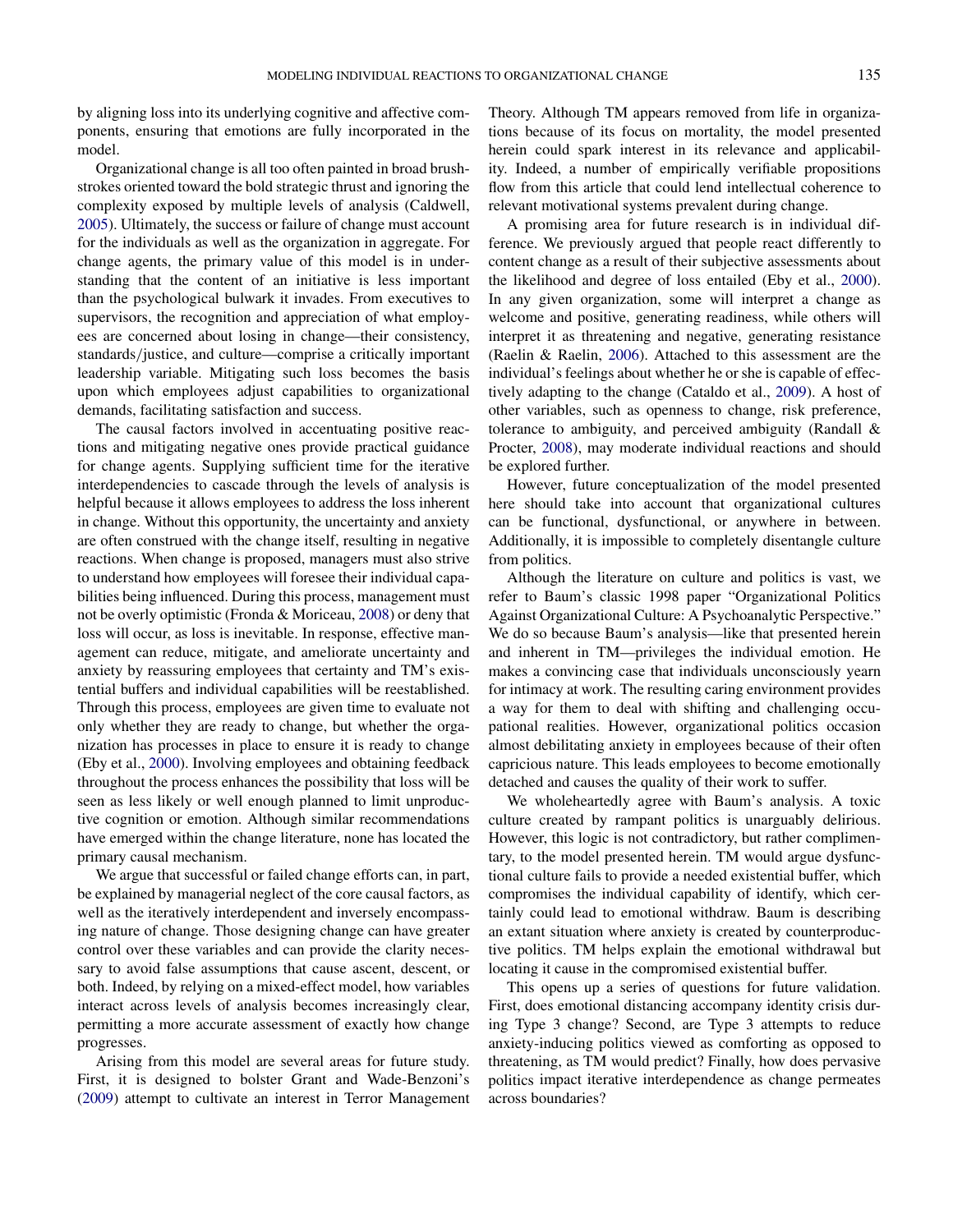The model also introduces a strong connection between reactions to change and affect. By announcing change, an affective reaction likely occurs that alerts workers to real or anticipated loss (George & Jones, [2001\)](#page-12-2). We have argued here that subjective assessments confirming a threat to TM's existential buffers will probably cause uncertainty and anxiety due to compromising individual capabilities, in a cascading fashion. However, affective reactions will vary in style and intensity depending on the degree that people believe their prized individual capabilities will be threatened. While such connections can be hypothesized (and have been by George & Jones, [2001\)](#page-12-2), only through direct empirical tests can affect be related to change. Indeed, affect may be a means of translating environmental cues to worker reactions to change.

Given the inherent complexity of the multiple variables that interact during change scenarios, it is hoped that this article motivates scholars to return to the thick description advocated by contextualist scholars of change (Caldwell, [2005\)](#page-12-4). While contemporary research is quick to resort to quantitative methods, statistical analysis cannot sufficiently capture the interrelated and inherently complex nature of change.

The concept of loss, as well as the uncertainty and anxiety it generates, is elemental to human existence in a world that is perpetually shifting. Therefore, it should not be surprising to find that loss permeates organizational change. The model presented herein outlines the theoretical and applicable implications of such a proposition by focusing on the human systems that may be at the root of management's tepid record of explaining individual reactions to organizational change.

#### **REFERENCES**

- <span id="page-12-18"></span>Argyris, C. (1985). *Strategy, change and defensive routines*. Boston, MA: Pitman.
- <span id="page-12-0"></span>Armenakis, A. A., & Bedeian, A. G. (1999). Organizational change: A review of theory and research in the 1990s. *Journal of Management*, *25*(3), 293–315. doi[:10.1177/014920639902500303](http://dx.doi.org/10.1177/014920639902500303)
- <span id="page-12-27"></span>Arnold, H. J. (1985). Task performance, perceived competence, and attributed causes of performance as determinants of intrinsic motivation. *Academy of Management Journal*, *28*(4), 876–888. doi[:10.2307/256242](http://dx.doi.org/10.2307/256242)
- <span id="page-12-23"></span>Bartunek, J. M., & Moch, M. K. (1987). First-order, second-order, and third-order change and organizational development interventions. *Journal of Applied Behavioral Science*, *23*(4), 483–500. doi[:10.1177/002188638702300404](http://dx.doi.org/10.1177/002188638702300404)
- <span id="page-12-24"></span>Becker, K. (2010). Facilitating unlearning during implementation of new technology. *Journal of Organizational Change Management*, *23*(3), 251–268. doi[:10.1108/09534811011049590](http://dx.doi.org/10.1108/09534811011049590)
- <span id="page-12-26"></span>Becker, T. (1992). Foci and bases of commitment: Are they distinctions worth making? *Academy of Management Journal*, *35*(1), 232–244. doi[:10.2307/256481](http://dx.doi.org/10.2307/256481)
- <span id="page-12-10"></span>Bies, R. J., Tripp, T. M., & Kramer, R. M. (1997). At the breaking point. In A. Giacalone & J. Greenberg (Eds.), *Antisocial behavior in organizations* (pp. 18–36). Thousand Oaks, CA: Sage.
- <span id="page-12-14"></span>Bolby, J. (1969). *Attachment*. New York, NY: Basic Books.
- <span id="page-12-11"></span>Bovey, W. H., & Hede, A. (2001). Resistance to organizational change: The role of cognitive and affective processes. *Leadership & Organization Development Journal*, *22*(8), 372–382. doi[:10.1108/01437730110410099](http://dx.doi.org/10.1108/01437730110410099)
- <span id="page-12-15"></span>Burke, B. L., Martens, A., & Fautcher, E. H. (2010). Two decades of terror management theory: A meta-analysis of mortality salience

research. *Personality and Social Psychology Review*, *14*(2), 155–195. doi[:10.1177/1088868309352321](http://dx.doi.org/10.1177/1088868309352321)

- <span id="page-12-21"></span>Burnes, B. (2004). Kurt Lewin and complexity theories: Back to the future? *Journal of Change Management*, *4*[\(4\),](http://dx.doi.org/10.1080/\gdef yes{no}\penalty \z@ \gdef \ {\penalty \z@ }\gdef no{no}\gdef yes{yes}\gdef \ \gdef \ {\ }\gdef no{no}\gdef yes{yes}{\penalty \z@ \gdef \ {\penalty \z@ }\gdef no{no}\gdef yes{yes}}1469701042000303811) [309–325.](http://dx.doi.org/10.1080/\gdef yes{no}\penalty \z@ \gdef \ {\penalty \z@ }\gdef no{no}\gdef yes{yes}\gdef \ \gdef \ {\ }\gdef no{no}\gdef yes{yes}{\penalty \z@ \gdef \ {\penalty \z@ }\gdef no{no}\gdef yes{yes}}1469701042000303811) [doi:](http://dx.doi.org/10.1080/\gdef yes{no}\penalty \z@ \gdef \ {\penalty \z@ }\gdef no{no}\gdef yes{yes}\gdef \ \gdef \ {\ }\gdef no{no}\gdef yes{yes}{\penalty \z@ \gdef \ {\penalty \z@ }\gdef no{no}\gdef yes{yes}}1469701042000303811)[10.1080/](http://dx.doi.org/10.1080/1469701042000303811) [1469701042000303811](http://dx.doi.org/10.1080/1469701042000303811)
- <span id="page-12-4"></span>Caldwell, R. (2005). Things fall apart? Discourses on agency and change in organizations. *Human Relations*, *58*[\(1\), 83–114. doi:](http://dx.doi.org/10.1177/\gdef yes{no}\penalty \z@ \gdef \ {\penalty \z@ }\gdef no{no}\gdef yes{yes}\gdef \ \gdef \ {\ }\gdef no{no}\gdef yes{yes}{\penalty \z@ \gdef \ {\penalty \z@ }\gdef no{no}\gdef yes{yes}}0018726705050937)[10.1177/](http://dx.doi.org/10.1177/0018726705050937) [0018726705050937](http://dx.doi.org/10.1177/0018726705050937)
- <span id="page-12-25"></span>Cataldo, C. G., Raelin, J. D., & Lambert, M. (2009). Reinvigorating the struggling organization: The unification of Schein's Oeuvre into a diagnostic model. *Journal of Applied Behavioral Science*, *45*(1), 122–140. doi[:10.1177/0021886308328849](http://dx.doi.org/10.1177/0021886308328849)
- <span id="page-12-5"></span>Chreim, S. (2002). Influencing organizational identification during major change: A communication-based perspective. *Human Relations*, *55*(9), 1117–1137. doi[:10.1177/0018726702055009022](http://dx.doi.org/10.1177/0018726702055009022)
- <span id="page-12-17"></span>Cohen, F., Solomon, S., Maxfield, M., Greenberg, J., & Pyszczynski, T. (2004). The effects of mortality salience of evaluations of charismatic, task-oriented, and relationship-oriented leaders. *Psychological Science*, *15*(12), 846–851. doi[:10.1111/j.0956-7976.2004.00765.x](http://dx.doi.org/10.1111/j.0956-7976.2004.00765.x)
- <span id="page-12-13"></span>Cutcher, L. (2009). Resisting change from within and without the organization. *Journal of Organizational Change Management*, *22*(3), 275–289. doi[:10.1108/09534810910951069](http://dx.doi.org/10.1108/09534810910951069)
- <span id="page-12-12"></span>Driver, M. (2009). From loss to lack: Stories of organizational change as encounters with failed fantasies of self, work, and organization. *Organization*, *16*(3), 353–369. doi[:10.1177/1350508409102300](http://dx.doi.org/10.1177/1350508409102300)
- <span id="page-12-16"></span>Duckworth, A. L., Peterson, C., Matthews, M. D., & Kelly, D. R. (2007). Grit: Perseverance and passion for long-term goals. *Journal of Personality and Social Psychology*, *92*(6), 1087–1100.
- <span id="page-12-3"></span>Eby, L. T., Adams, D. M., Russell, J. E. A., & Gaby, S. H. (2000). Perceptions of organizational readiness for change: Factors related to employees' reactions to the implementation of team-based selling. *Human Relations*, *53*(3), 419–442. doi[:10.1177/0018726700533006](http://dx.doi.org/10.1177/0018726700533006)
- <span id="page-12-22"></span>Echebarria-Echabe, A., & Fernández-Guede, E. (2006). Effects of terrorism on attitudes and ideological orientation. *European Journal of Social Psychology*, *36*(2), 259–265. doi[:10.1002/\(ISSN\)1099-0992](http://dx.doi.org/10.1002/(ISSN)1099-0992)
- <span id="page-12-29"></span>Erikson, E. (1964). Identity and uprootedness in our time. In E. Erikson (Ed.), *Insight and responsibility* (pp. 87–107). New York, NY: Norton.
- <span id="page-12-20"></span>Festinger, L. (1954). A theory of social comparison processes. *Human Relations*, *7*(1), 117–140. doi[:10.1177/001872675400700202](http://dx.doi.org/10.1177/001872675400700202)
- <span id="page-12-8"></span>Ford, J. D., & Ford, L. W. (1994). Logics of identity, contradiction, and attraction in change. *Academy of Management Review*, *19*(4), 756–785.
- <span id="page-12-9"></span>Ford, J. D., Ford, L. W., & McNamara, R. T. (2002). Resistance and the background conversations of change. *Journal of Organizational Change Management*, *15*(2), 105–121. doi[:10.1108/09534810210422991](http://dx.doi.org/10.1108/09534810210422991)
- <span id="page-12-30"></span>Fronda, Y., & Moriceau, J. (2008). I am not your hero: Change management and culture shocks in a public sector corporation. *Journal of Organizational Change Management*, *21*(5), 589–609. doi[:10.1108/09534810810903234](http://dx.doi.org/10.1108/09534810810903234)
- <span id="page-12-2"></span>George, J. M., & Jones, G. R. (2001). Towards a process model of individual change in organizations. *Human Relations*, *54*(4), 419–444. doi[:10.1177/0018726701544002](http://dx.doi.org/10.1177/0018726701544002)
- <span id="page-12-1"></span>Ginsburg, A., & Buchholtz, A. (1990). Converting to for-profit status: Corporate responsiveness to radical change. *Academy of Management Journal*, *33*(3), 447–477.
- <span id="page-12-28"></span>Gioia, D. (1998). From individual to organizational identity. In D. A. Whetten and P. C. Godfrey (Eds.), *Identity in organizations* (pp. 17–31). Thousand Oaks, CA: Sage.
- <span id="page-12-19"></span>Goldenberg, J. L., Pyszczynski, T., Greenberg, J., Solomon, S., Kluck, B., & Cornwell, R. (2001). I am not an animal: Mortality salience, disgust, and the denial of human creatureliness. *Journal of Experimental Psychology: General*, *130*(3), 427–435. doi[:10.1037/0096-3445.130.3.427](http://dx.doi.org/10.1037/0096-3445.130.3.427)
- <span id="page-12-7"></span>Grady, V. M., & Grady, J. D. (2013). The relationship of Bowlby's attachment theory to the persistent failure of organizational change initiatives. *Journal of Change Management*, *13*[\(2\), 206–222. doi:](http://dx.doi.org/10.1080/\gdef yes{no}\penalty \z@ \gdef \ {\penalty \z@ }\gdef no{no}\gdef yes{yes}\gdef \ \gdef \ {\ }\gdef no{no}\gdef yes{yes}{\penalty \z@ \gdef \ {\penalty \z@ }\gdef no{no}\gdef yes{yes}}14697017.2012.728534)[10.1080/](http://dx.doi.org/10.1080/14697017.2012.728534) [14697017.2012.728534](http://dx.doi.org/10.1080/14697017.2012.728534)
- <span id="page-12-6"></span>Grant, A. M., & Wade-Benzoni, K. A. (2009). The hot and cool of death awareness at work: Mortality cues, aging, and self-protective and prosocial motivations. *Academy of Management Review*, *34*(4), 600–622. doi[:10.5465/AMR.2009.44882929](http://dx.doi.org/10.5465/AMR.2009.44882929)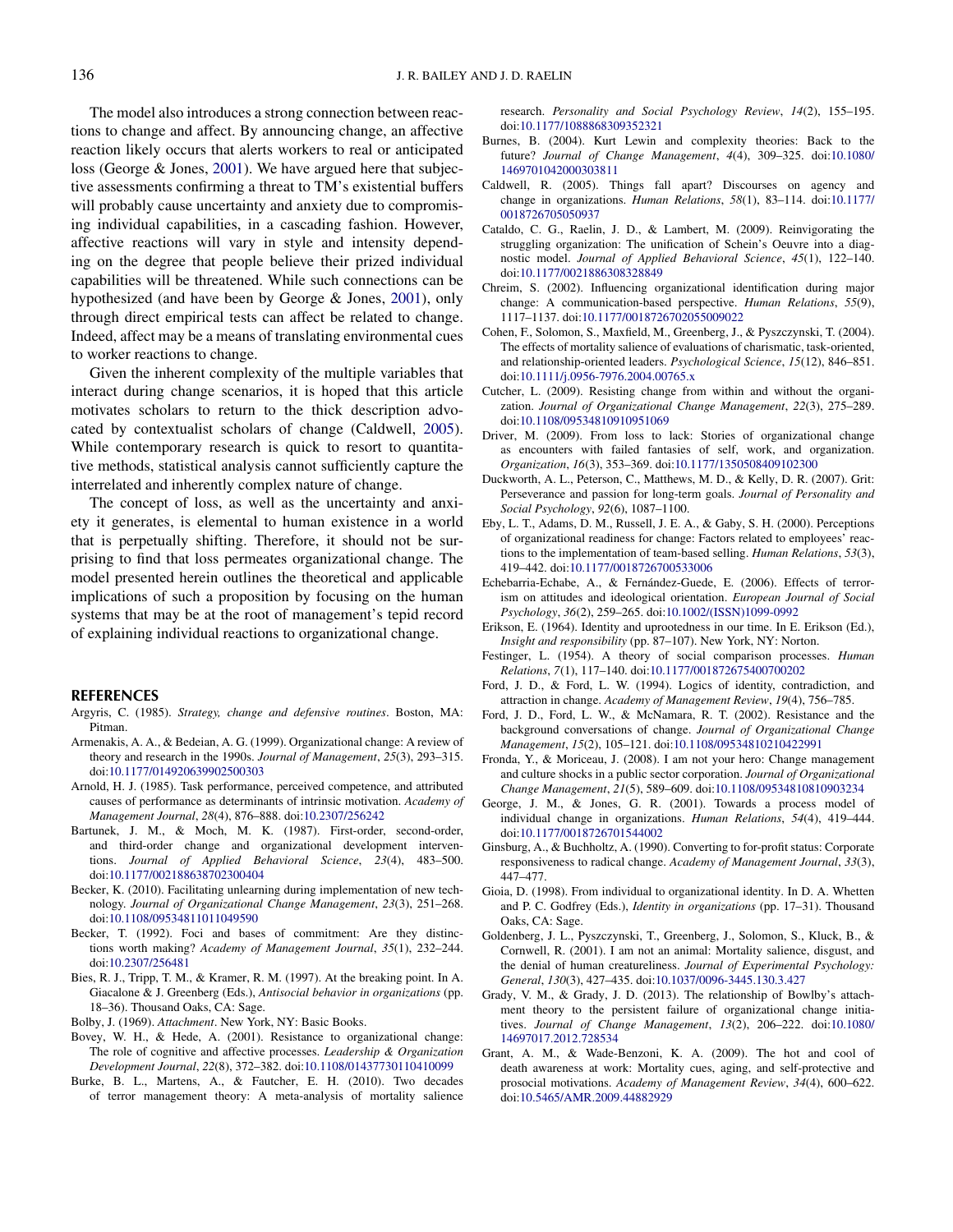- <span id="page-13-16"></span>Greenberg, J., Pyszczynski, T., Solomon, S., Pinel, E., Simon, L., & Jordan, K. (1993). Effects of self-esteem on vulnerability-denying defensive distortions: Further evidence of an anxiety-buffering function of selfesteem. *Journal of Experimental Social Psychology*, *29*(3), 229–251. doi[:10.1006/jesp.1993.1010](http://dx.doi.org/10.1006/jesp.1993.1010)
- <span id="page-13-13"></span>Greenberg, J., Pyszczynski, T., Solomon, S., Simon, L., & Breus, M. (1994). The role of consciousness and accessibility of death-related thoughts in mortality salience effects. *Journal of Personality and Social Psychology*, *67*(4), 627–637. doi[:10.1037/0022-3514.67.4.627](http://dx.doi.org/10.1037/0022-3514.67.4.627)
- <span id="page-13-17"></span>Greenberg, J., Simon, L., Pyszczynski, T., Solomon, S., & Chatel, D. (1992). Terror management and tolerance: Does mortality salience always intensify negative reactions to others who threaten one's worldview? *Journal of Personality and Social Psychology*, *63*(2), 212–220. doi[:10.1037/0022-3514.63.2.212](http://dx.doi.org/10.1037/0022-3514.63.2.212)
- <span id="page-13-32"></span>Greenwood, R., & Hinings, C. R. (1988). Organizational design types, tracks, and the dynamics of strategic change. *Organization Studies*, *9*(3), 293–316. doi[:10.1177/017084068800900301](http://dx.doi.org/10.1177/017084068800900301)
- <span id="page-13-3"></span>Greenwood, R., & Hinings, C. R. (1996). Understanding radical organizational change. *Academy of Management Review*, *21*(4), 1022–1054.
- <span id="page-13-21"></span>Holt, D. T., & Vardaman, J. M. (2013). Toward a comprehensive understanding of readiness for change: The case for an expanded conceptualization. *Journal of Change Management*, *13*(1), 9–18. doi[:10.1080/14697017.2013.768426](http://dx.doi.org/10.1080/14697017.2013.768426)
- <span id="page-13-18"></span>Hoyt, C., Simon, S., & Reid, (2009). Choosing the best (wo)man for the job: The effects of mortality salience, sex, and gender stereotypes on leader evaluations. *Leadership Quarterly*, *20*, 233–246. doi[:10.1016/j.leaqua.2009.01.016](http://dx.doi.org/10.1016/j.leaqua.2009.01.016)
- <span id="page-13-5"></span>Huy, Q. N. (2001). Time, temporal capability, and planned change. *Academy of Management Review*, *26*(4), 601–623. doi[:10.2307/3560244](http://dx.doi.org/10.2307/3560244)
- <span id="page-13-4"></span>Isabella, L. (1990). Evolving interpretations as a change unfolds: How managers construe key organizational events. *Academy of Management Journal*, *33*(1), 7–41. doi[:10.2307/256350](http://dx.doi.org/10.2307/256350)
- <span id="page-13-2"></span>Johnson-Cramer, M. E., Cross, R. L., & Yan, A. (2003). Sources of fidelity in purposive organizational change: Lessons from a reengineering case. *Journal of Management Studies*, *40*(7), 1837–1870. doi[:10.1111/1467-6486.00402](http://dx.doi.org/10.1111/1467-6486.00402)
- <span id="page-13-1"></span>Kabanoff, B., Waldersee, R., & Cohen, M. (1995). Espoused values and organizational change themes. *Academy of Management Journal*, *38*(4), 1075–1104. doi[:10.2307/256621](http://dx.doi.org/10.2307/256621)
- <span id="page-13-10"></span>King, N., & Anderson, N. (1995). *Innovation and Change in Organizations*. London, UK: Routledge.
- <span id="page-13-7"></span>Klein, K. J., Dansereau, F., & Hall, R. T. (1994). Level issues in theory development, data collection, and analysis. *Academy of Management Review*, *19*(2), 195–229.
- <span id="page-13-26"></span>Koivisto, S., Lipponen, J., & Platow, M. J. (2013). Organizational and supervisory justice effects on experienced threat during change: The moderating role of leader in-group representativeness. *Leadership Quarterly*, *24*, 595–607. doi[:10.1016/j.leaqua.2013.04.002](http://dx.doi.org/10.1016/j.leaqua.2013.04.002)
- <span id="page-13-29"></span>Koriat, A., & Bjork, R. A. (2005). Illusions of competence in monitoring one's knowledge during study. *Journal of Experimental Psychology*, *31*(2), 187–194.
- <span id="page-13-11"></span>Kovoor-Misra, S. (2009). Understanding perceived organizational identity during crisis and change: A threat/opportunity framework. *Journal of Organizational and Change Management*, *22*(5), 494–510. doi[:10.1108/09534810910983460](http://dx.doi.org/10.1108/09534810910983460)
- <span id="page-13-14"></span>Landau, M. J., Johns, M., Greenberg, J., Pyszczynski, T., Martens, A., Goldenberg, J. L., & Solomon, S. (2004). A function of form: Terror management and structuring the social world. *Journal of Personality and Social Psychology*, *87*(2), 190–210. doi[:10.1037/0022-3514.87.2.190](http://dx.doi.org/10.1037/0022-3514.87.2.190)
- <span id="page-13-23"></span>Lewin, K. (1951). *Field theory in social science*. New York, NY: Harper & Row.
- <span id="page-13-38"></span>Locke, E. A. (2006). Business ethics: A way out of the morass. *Academy of Management Learning & Education*, *5*(3), 324–332. doi[:10.5465/AMLE.2006.22697021](http://dx.doi.org/10.5465/AMLE.2006.22697021)
- <span id="page-13-33"></span>McCabe, D. (2010). Taking the long view: A cultural analysis of memory as resisting and facilitating organizational change. *Journal of Organizational Change Management*, *23*(3), 230–250. doi[:10.1108/09534811011049581](http://dx.doi.org/10.1108/09534811011049581)
- <span id="page-13-37"></span>Merton, R. K. (1936). The unintended consequence of purposive social action. *American Sociological Review*, *1*, 894–904. doi[:10.2307/2084615](http://dx.doi.org/10.2307/2084615)
- <span id="page-13-9"></span>Piderit, S. K. (2000). Rethinking resistance and recognizing ambivalence: A multidimensional view of attitudes towards organizational change. *Academy of Management Review*, *25*(4), 783–793.
- <span id="page-13-30"></span>Pierce, J. L., Gardner, D. G., Dunham, R. B., & Cummings, L. L. (1989). Organization-based self-esteem. *Academy of Management Journal*, *32*(2), 622–648. doi[:10.2307/256437](http://dx.doi.org/10.2307/256437)
- <span id="page-13-34"></span>Pitsakis, K., Biniari, M. G., & Kuin, T. (2012). Resisting change: Organizational decoupling through and identity construction perspective. *Journal of Organizational Change Management*, *25*(6), 835–852. doi[:10.1108/09534811211280591](http://dx.doi.org/10.1108/09534811211280591)
- <span id="page-13-19"></span>Pyszczynski, T., Abdollahi, A., Solomon, S., Greenberg, J. Cohen, F. & Weise, D. (2006). Morality salience, martyrdom, and military might: The great Satan versus the axis of evil. *Personality and Social Psychology Review*, *32*(4), 525–537.
- <span id="page-13-15"></span>Pyszczynski, T., Greenberg, J., & Solomon, S. (1997). Why do we need what we need? A terror management perspective on the roots of human social motivation. *Psychological Inquiry*, *8*(1), 1–20. doi[:10.1207/s15327965pli0801\\_1](http://dx.doi.org/10.1207/s15327965pli0801\gdef yes{no}_\gdef \ {_}\gdef no{no}\gdef yes{yes}\gdef \ \gdef \ {\ }\gdef no{no}\gdef yes{yes}{_\gdef \ {_}\gdef no{no}\gdef yes{yes}}1)
- <span id="page-13-20"></span>Pyszczynski, T., Greenberg, J., & Solomon, S. (1999). A dual-process model of defense against conscious and unconscious death-related thoughts: An extension of terror management theory. *Psychological Review*, *106*(4), 835–845. doi[:10.1037/0033-295X.106.4.835](http://dx.doi.org/10.1037/0033-295X.106.4.835)
- <span id="page-13-36"></span>Raelin, J. A. (2003). *Creating leaderful organizations*. San Francisco, CA: Berrett-Koehler.
- <span id="page-13-40"></span>Raelin, J. A., & Raelin, J. D. (2006). Developmental action learning: Toward collaborative change. *Action Learning: Research and Practice*, *3*(1), 45–67. doi[:10.1080/14767330600574615](http://dx.doi.org/10.1080/14767330600574615)
- <span id="page-13-8"></span>Raghunathan, R., & Pham, M. T. (1999). All negative moods are not equal: Motivational influences of anxiety and sadness on decision making. *Organizational Behavior and Human Decision Processes*, *79*(1), 56–77. doi[:10.1006/obhd.1999.2838](http://dx.doi.org/10.1006/obhd.1999.2838)
- <span id="page-13-12"></span>Randall, J., & Procter, S. (2008). Ambiguity and ambivalence. *Journal of Organizational Change Management*, *21*[\(6\), 686–700. doi:](http://dx.doi.org/10.1108/\gdef yes{no}\penalty \z@ \gdef \ {\penalty \z@ }\gdef no{no}\gdef yes{yes}\gdef \ \gdef \ {\ }\gdef no{no}\gdef yes{yes}{\penalty \z@ \gdef \ {\penalty \z@ }\gdef no{no}\gdef yes{yes}}09534810810915727)[10.1108/](http://dx.doi.org/10.1108/09534810810915727) [09534810810915727](http://dx.doi.org/10.1108/09534810810915727)
- <span id="page-13-24"></span>Rouleau, L. (2005). Micro-practices of strategic sensemaking and sensegiving. *Journal of Management Studies*, *42*(7), 1413–1441. doi[:10.1111/j.1467-6486.2005.00549.x](http://dx.doi.org/10.1111/j.1467-6486.2005.00549.x)
- <span id="page-13-31"></span>Schein, E. H. (1999). *The corporate culture survival guide*. San Francisco, CA: Jossey-Bass.
- <span id="page-13-22"></span>Schein, E. H. (2004). *Organizational culture and leadership*. San Francisco, CA: Jossey-Bass.
- <span id="page-13-25"></span>Schwandt, D. R., & Marquardt, M. J. (2000). *Organizational Learning*. Boca Raton, FL: St. Lucie Press.
- <span id="page-13-35"></span>Scott, S. G., & Lane, V. R. (2000). A stakeholder approach to organizational identity. *Academy of Management Review*, *25*(1), 43–62.
- <span id="page-13-0"></span>Self, D. R., Armenakis, A. A., & Schraeder, M. (2007). Organizational change content, process, and context: A simultaneous analysis of employee reactions. *Journal of Change Management*, *7*(2), 211–229. doi[:10.1080/14697010701461129](http://dx.doi.org/10.1080/14697010701461129)
- <span id="page-13-27"></span>Shepherd, D. A., & Cardon, M. S. (2009). Negative emotional reactions to project failures and the self-compassion to learn from experience. *Journal of Management Studies*, *46*(6), 923–949. doi:[10.1111/](http://dx.doi.org/10.1111/j.1467-6486.2009.00821.x) [j.1467-6486.2009.00821.x](http://dx.doi.org/10.1111/j.1467-6486.2009.00821.x)
- <span id="page-13-6"></span>Shin, J., Taylor, M. S., & Myeong-Gu, S. (2012). Resources for change: The relationships of organizational inducements and psychological resilience to employee's attitudes and behaviors toward organizational change. *Academy of Management Journal*, *55*(3), 727–748. doi[:10.5465/amj.2010.0325](http://dx.doi.org/10.5465/amj.2010.0325)
- <span id="page-13-39"></span>Siegal, W., Church, A., Javitch, M., Waclawski, J., Burd, S., Bazigos, M., *...* Burke, W. (1996). Understanding the management of change, An overview of managers' perspectives and assumptions in the 1990s. *Journal of Organizational Change Management*, *9*(6), 54–80. doi[:10.1108/09534819610150521](http://dx.doi.org/10.1108/09534819610150521)
- <span id="page-13-28"></span>Spencer, Jr., L. M., & Spencer, S. M. (1993). *Competence at work*. New York, NY: John Wiley and Sons.